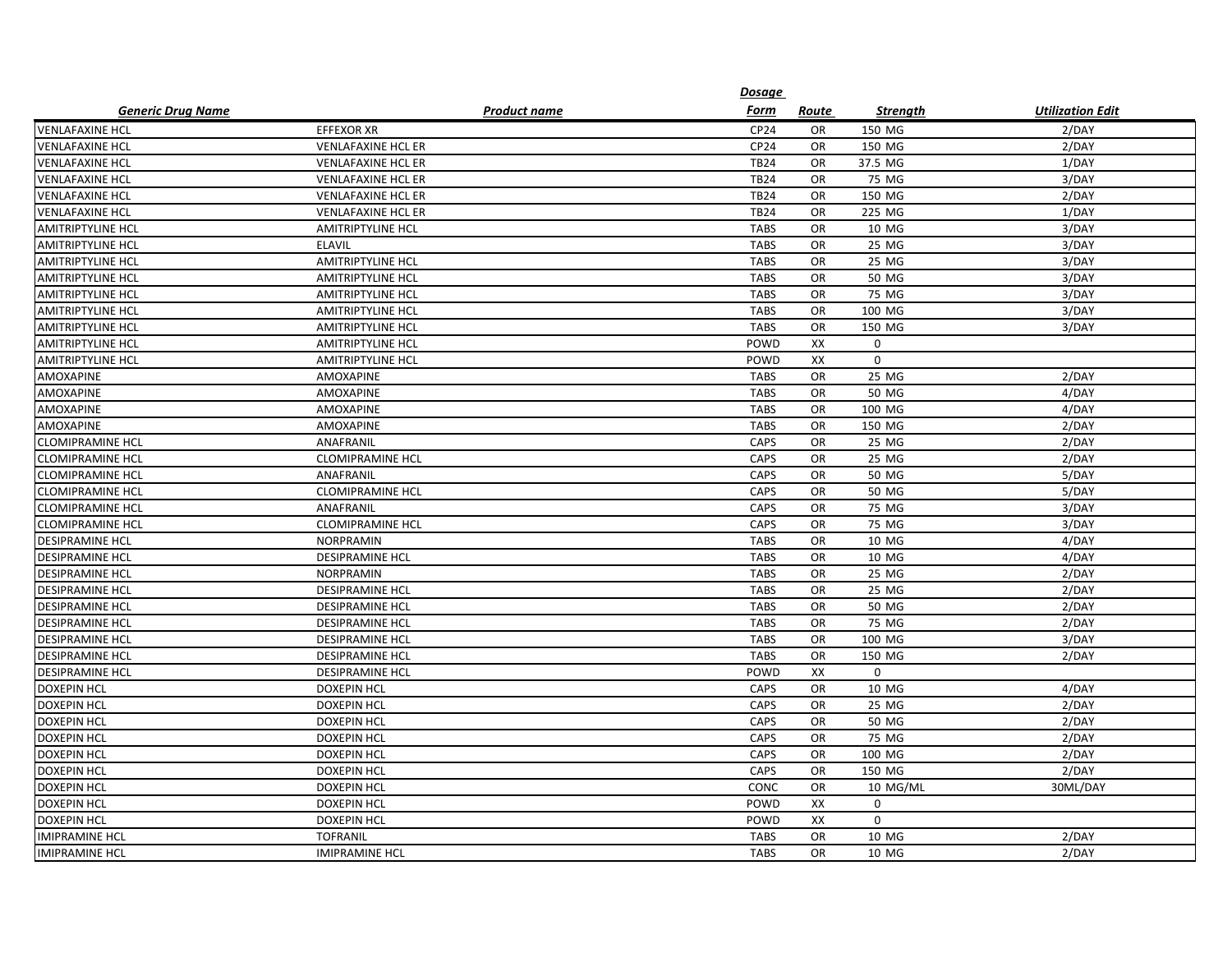|                             |                           | Dosage      |           |                 |                         |
|-----------------------------|---------------------------|-------------|-----------|-----------------|-------------------------|
| <b>Generic Drug Name</b>    | Product name              | Form        | Route     | <b>Strength</b> | <b>Utilization Edit</b> |
| <b>IMIPRAMINE HCL</b>       | <b>TOFRANIL</b>           | <b>TABS</b> | <b>OR</b> | 25 MG           | 1/DAY                   |
| <b>IMIPRAMINE HCL</b>       | <b>IMIPRAMINE HCL</b>     | <b>TABS</b> | OR        | 25 MG           | 1/DAY                   |
| <b>IMIPRAMINE HCL</b>       | <b>TOFRANIL</b>           | <b>TABS</b> | <b>OR</b> | 50 MG           | 6/DAY                   |
| <b>IMIPRAMINE HCL</b>       | <b>IMIPRAMINE HCL</b>     | <b>TABS</b> | <b>OR</b> | 50 MG           | 6/DAY                   |
| <b>IMIPRAMINE HCL</b>       | <b>IMIPRAMINE HCL</b>     | POWD        | XX        | $\mathbf 0$     |                         |
| <b>IMIPRAMINE PAMOATE</b>   | <b>IMIPRAMINE PAMOATE</b> | CAPS        | OR        | 75 MG           | 1/DAY                   |
| <b>IMIPRAMINE PAMOATE</b>   | <b>IMIPRAMINE PAMOATE</b> | CAPS        | <b>OR</b> | 100 MG          | 3/DAY                   |
| <b>IMIPRAMINE PAMOATE</b>   | <b>IMIPRAMINE PAMOATE</b> | CAPS        | OR        | 125 MG          | 2/DAY                   |
| <b>IMIPRAMINE PAMOATE</b>   | <b>IMIPRAMINE PAMOATE</b> | CAPS        | <b>OR</b> | 150 MG          | 2/DAY                   |
| <b>NORTRIPTYLINE HCL</b>    | PAMELOR                   | CAPS        | OR        | 10 MG           | 4/DAY                   |
| <b>NORTRIPTYLINE HCL</b>    | NORTRIPTYLINE HCL         | CAPS        | OR        | 10 MG           | 4/DAY                   |
| NORTRIPTYLINE HCL           | PAMELOR                   | CAPS        | <b>OR</b> | 25 MG           | 4/DAY                   |
| NORTRIPTYLINE HCL           | NORTRIPTYLINE HCL         | CAPS        | OR        | 25 MG           | 4/DAY                   |
| <b>NORTRIPTYLINE HCL</b>    | PAMELOR                   | CAPS        | <b>OR</b> | 50 MG           | 3/DAY                   |
| NORTRIPTYLINE HCL           | NORTRIPTYLINE HCL         | CAPS        | OR        | 50 MG           | 3/DAY                   |
| NORTRIPTYLINE HCL           | PAMELOR                   | CAPS        | <b>OR</b> | 75 MG           | 2/DAY                   |
| <b>NORTRIPTYLINE HCL</b>    | NORTRIPTYLINE HCL         | CAPS        | OR        | 75 MG           | 2/DAY                   |
| NORTRIPTYLINE HCL           | NORTRIPTYLINE HCL         | SOLN        | OR        | 10 MG/5ML       | 20ML/DAY                |
| NORTRIPTYLINE HCL           | NORTRIPTYLINE HCL         | POWD        | XX        | $\Omega$        |                         |
| PROTRIPTYLINE HCL           | PROTRIPTYLINE HCL         | <b>TABS</b> | <b>OR</b> | 5 MG            | 4/DAY                   |
| PROTRIPTYLINE HCL           | PROTRIPTYLINE HCL         | <b>TABS</b> | <b>OR</b> | 10 MG           | 4/DAY                   |
| TRIMIPRAMINE MALEATE        | SURMONTIL                 | CAPS        | OR        | 25 MG           | 1/DAY                   |
| <b>TRIMIPRAMINE MALEATE</b> | TRIMIPRAMINE MALEATE      | CAPS        | <b>OR</b> | 25 MG           | 1/DAY                   |
| <b>TRIMIPRAMINE MALEATE</b> | <b>SURMONTIL</b>          | CAPS        | <b>OR</b> | 50 MG           | 1/DAY                   |
| <b>TRIMIPRAMINE MALEATE</b> | TRIMIPRAMINE MALEATE      | CAPS        | OR        | 50 MG           | 1/DAY                   |
| TRIMIPRAMINE MALEATE        | SURMONTIL                 | CAPS        | <b>OR</b> | 100 MG          | 3/DAY                   |
| <b>TRIMIPRAMINE MALEATE</b> | TRIMIPRAMINE MALEATE      | CAPS        | <b>OR</b> | 100 MG          | 3/DAY                   |
| TRIMIPRAMINE MALEATE        | TRIMIPRAMINE MALEATE      | POWD        | XX        | $\Omega$        |                         |
| <b>MAPROTILINE HCL</b>      | <b>MAPROTILINE HCL</b>    | <b>TABS</b> | OR        | 25 MG           | 3/DAY                   |
| <b>MAPROTILINE HCL</b>      | <b>MAPROTILINE HCL</b>    | <b>TABS</b> | <b>OR</b> | 50 MG           | 3/DAY                   |
| <b>MAPROTILINE HCL</b>      | <b>MAPROTILINE HCL</b>    | <b>TABS</b> | OR        | 75 MG           | 3/DAY                   |
| <b>BUPROPION HCL</b>        | <b>BUPROPION HCL</b>      | <b>TABS</b> | OR        | 75 MG           | 4/DAY                   |
| <b>BUPROPION HCL</b>        | <b>BUPROPION HCL</b>      | <b>TABS</b> | OR        | 100 MG          | 4/DAY                   |
| <b>BUPROPION HCL</b>        | <b>WELLBUTRIN SR</b>      | <b>TB12</b> | OR        | 100 MG          | 2/DAY                   |
| <b>BUPROPION HCL</b>        | <b>BUPROPION HCL SR</b>   | <b>TB12</b> | <b>OR</b> | 100 MG          | 2/DAY                   |
| <b>BUPROPION HCL</b>        | <b>BUPROPION HCL ER</b>   | <b>TB12</b> | OR        | 100 MG          | 2/DAY                   |
| <b>BUPROPION HCL</b>        | <b>WELLBUTRIN SR</b>      | <b>TB12</b> | OR        | 150 MG          | 2/DAY                   |
| <b>BUPROPION HCL</b>        | <b>BUPROPION HCL SR</b>   | <b>TB12</b> | OR        | 150 MG          | 2/DAY                   |
| <b>BUPROPION HCL</b>        | <b>BUPROPION HCL ER</b>   | <b>TB12</b> | OR        | 150 MG          | 2/DAY                   |
| <b>BUPROPION HCL</b>        | <b>WELLBUTRIN SR</b>      | <b>TB12</b> | OR        | 200 MG          | 2/DAY                   |
| <b>BUPROPION HCL</b>        | <b>BUPROPION HCL SR</b>   | <b>TB12</b> | OR        | 200 MG          | 2/DAY                   |
| <b>BUPROPION HCL</b>        | <b>BUPROPION HCL ER</b>   | <b>TB12</b> | <b>OR</b> | 200 MG          | 2/DAY                   |
| <b>BUPROPION HCL</b>        | <b>WELLBUTRIN XL</b>      | <b>TB24</b> | OR        | 150 MG          | 1/DAY                   |
| <b>BUPROPION HCL</b>        | <b>BUPROPION HCL XL</b>   | <b>TB24</b> | <b>OR</b> | 150 MG          | 1/DAY                   |
| <b>BUPROPION HCL</b>        | <b>WELLBUTRIN XL</b>      | <b>TB24</b> | OR        | 300 MG          | 1/DAY                   |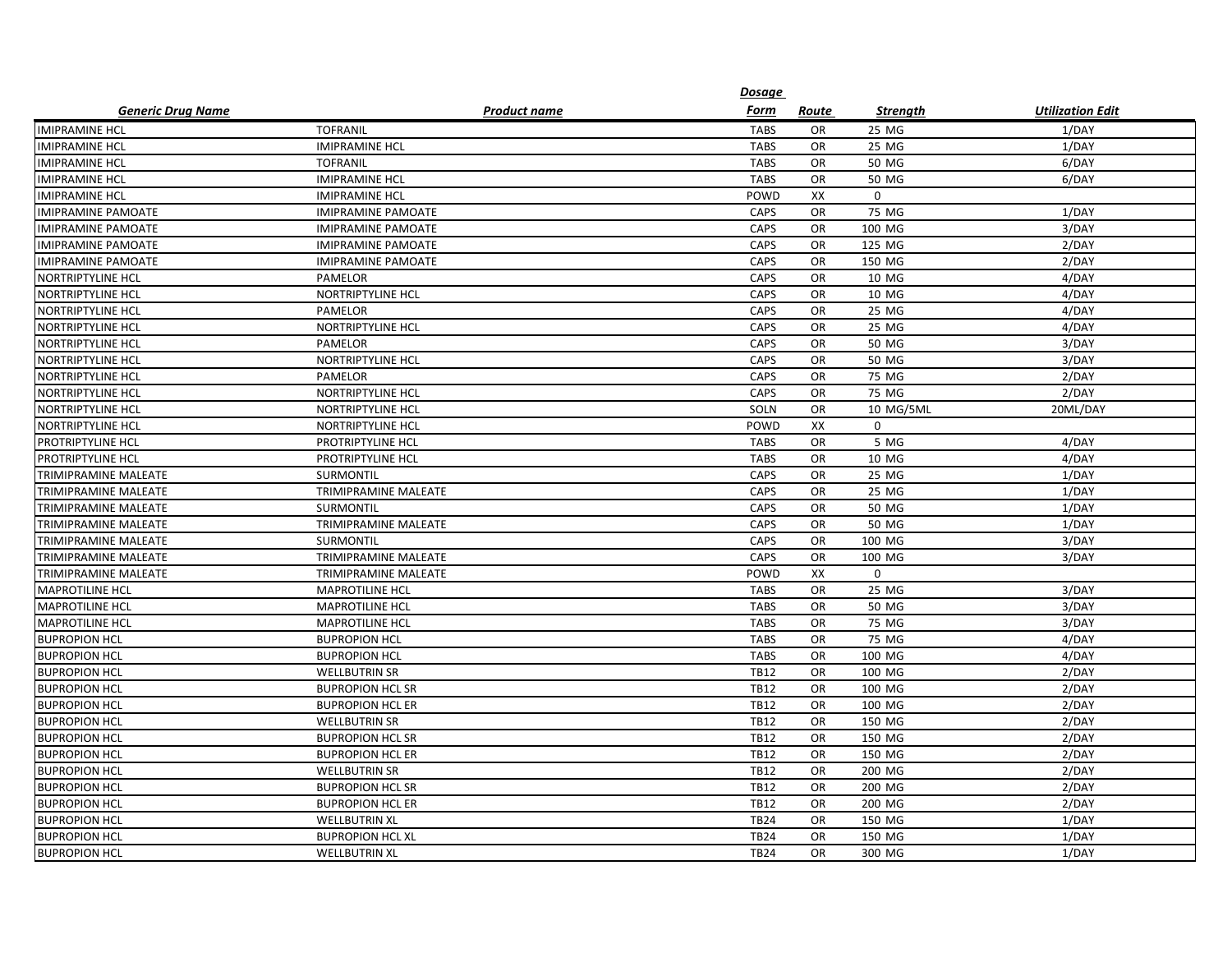|                                         |                                | Dosage      |           |                 |                                           |
|-----------------------------------------|--------------------------------|-------------|-----------|-----------------|-------------------------------------------|
| <b>Generic Drug Name</b>                | <b>Product name</b>            | Form        | Route     | <b>Strength</b> | <b>Utilization Edit</b>                   |
| <b>BUPROPION HCL</b>                    | <b>BUPROPION HCL XL</b>        | <b>TB24</b> | <b>OR</b> | 300 MG          | 1/DAY                                     |
| <b>BUPROPION HCL</b>                    | <b>FORFIVO XL</b>              | <b>TB24</b> | OR        | 450 MG          | 1/DAY                                     |
| <b>BUPROPION HCL</b>                    | <b>BUPROPION HCL ER</b>        | <b>TB24</b> | <b>OR</b> | 450 MG          | 1/DAY                                     |
| <b>BUPROPION HYDROBROMIDE</b>           | APLENZIN                       | <b>TB24</b> | <b>OR</b> | 174 MG          | 1/DAY                                     |
| <b>BUPROPION HYDROBROMIDE</b>           | APLENZIN                       | <b>TB24</b> | OR        | 348 MG          | 1/DAY                                     |
| <b>BUPROPION HYDROBROMIDE</b>           | APLENZIN                       | <b>TB24</b> | OR        | 522 MG          | 1/DAY                                     |
| <b>BUPROPION HCL</b>                    | <b>BUPROPION HCL</b>           | POWD        | XX        | $\mathbf 0$     |                                           |
| <b>FLUOXETINE HCL (PMDD)</b>            | <b>FLUOXETINE</b>              | CAPS        | OR        | 10 MG           | 1/DAY                                     |
| FLUOXETINE HCL (PMDD)                   | <b>FLUOXETINE</b>              | CAPS        | OR        | 20 MG           | 4/DAY                                     |
| <b>FLUOXETINE HCL (PMDD)</b>            | SARAFEM                        | <b>TABS</b> | OR        | 10 MG           | 1.5/DAY                                   |
| FLUOXETINE HCL (PMDD)                   | FLUOXETINE HCL (PMDD)          | <b>TABS</b> | OR        | 10 MG           | 1.5/DAY                                   |
| FLUOXETINE HCL (PMDD)                   | SARAFEM                        | <b>TABS</b> | OR        | 20 MG           | 4/DAY                                     |
| FLUOXETINE HCL (PMDD)                   | FLUOXETINE HCL (PMDD)          | <b>TABS</b> | OR        | 20 MG           | 4/DAY                                     |
| MILNACIPRAN HCL                         | SAVELLA                        | <b>TABS</b> | <b>OR</b> | 12.5 MG         |                                           |
| MILNACIPRAN HCL                         | SAVELLA                        | <b>TABS</b> | OR        | 25 MG           |                                           |
| MILNACIPRAN HCL                         | SAVELLA                        | <b>TABS</b> | OR        | 50 MG           |                                           |
| MILNACIPRAN HCL                         | SAVELLA                        | <b>TABS</b> | OR        | 100 MG          |                                           |
| MILNACIPRAN HCL                         | SAVELLA TITRATION PACK         | <b>MISC</b> | OR        | $\mathbf 0$     |                                           |
| CHLORDIAZEPOXIDE-AMITRIPTYLINE          | CHLORDIAZEPOXIDE/AMITRIPTYLINE | <b>TABS</b> | OR        | 5-12.5 MG       |                                           |
| CHLORDIAZEPOXIDE-AMITRIPTYLINE          | CHLORDIAZEPOXIDE/AMITRIPTYLINE | <b>TABS</b> | <b>OR</b> | 10-25 MG        |                                           |
|                                         |                                |             |           |                 |                                           |
| <b>CROSS-INDICATED AGENTS</b>           |                                |             |           |                 |                                           |
| PROPRANOLOL HCL                         | PROPRANOLOL HCL                | <b>TABS</b> | OR        | 10 MG           |                                           |
| PROPRANOLOL HCL                         | PROPRANOLOL HCL                | <b>TABS</b> | OR        | 20 MG           |                                           |
| PROPRANOLOL HCL                         | PROPRANOLOL HCL                | <b>TABS</b> | <b>OR</b> | 40 MG           |                                           |
| PROPRANOLOL HCL                         | PROPRANOLOL HCL                | <b>TABS</b> | <b>OR</b> | 60 MG           |                                           |
| PROPRANOLOL HCL                         | PROPRANOLOL HCL                | <b>TABS</b> | OR        | 80 MG           |                                           |
| PROPRANOLOL HCL                         | PROPRANOLOL HCL                | SOLN        | IV        | 1 MG/ML         |                                           |
| PROPRANOLOL HCL                         | PROPRANOLOL HCL                | SOLN        | OR        | 20 MG/5ML       |                                           |
| PROPRANOLOL HCL                         | PROPRANOLOL HCL                | SOLN        | OR        | 40 MG/5ML       |                                           |
| PROPRANOLOL HCL                         | PROPRANOLOL HCL                | POWD        | XX        | 0               |                                           |
| PROPRANOLOL HCL                         | <b>INDERAL LA</b>              | CP24        | OR        | 60 MG           |                                           |
| PROPRANOLOL HCL                         | PROPRANOLOL HCL ER             | CP24        | <b>OR</b> | 60 MG           |                                           |
| PROPRANOLOL HCL                         | <b>INDERAL LA</b>              | CP24        | OR        | 80 MG           |                                           |
| PROPRANOLOL HCL                         | PROPRANOLOL HCL ER             | CP24        | OR        | 80 MG           |                                           |
| PROPRANOLOL HCL                         | <b>INDERAL LA</b>              | CP24        | OR        | 120 MG          |                                           |
| PROPRANOLOL HCL                         | PROPRANOLOL HCL ER             | CP24        | OR        | 120 MG          |                                           |
| PROPRANOLOL HCL                         | <b>INDERAL LA</b>              | CP24        | OR        | 160 MG          |                                           |
| PROPRANOLOL HCL                         | PROPRANOLOL HCL ER             | CP24        | <b>OR</b> | 160 MG          |                                           |
| PROPRANOLOL HCL SUSTAINED-RELEASE BEADS | <b>INDERAL XL</b>              | <b>CP24</b> | <b>OR</b> | 80 MG           |                                           |
| PROPRANOLOL HCL SUSTAINED-RELEASE BEADS | <b>INNOPRAN XL</b>             | CP24        | OR        | 80 MG           |                                           |
| PROPRANOLOL HCL SUSTAINED-RELEASE BEADS | <b>INDERAL XL</b>              | CP24        | OR        | 120 MG          |                                           |
| PROPRANOLOL HCL SUSTAINED-RELEASE BEADS | <b>INNOPRAN XL</b>             | CP24        | OR        | 120 MG          |                                           |
|                                         |                                |             |           |                 | 1 PATCH/WEEK; PA req'd for concurrent use |
| <b>CLONIDINE HCL</b>                    | CATAPRES-TTS-1                 | <b>PTWK</b> | TD        | 0.1 MG/24HR     | with guanfacine                           |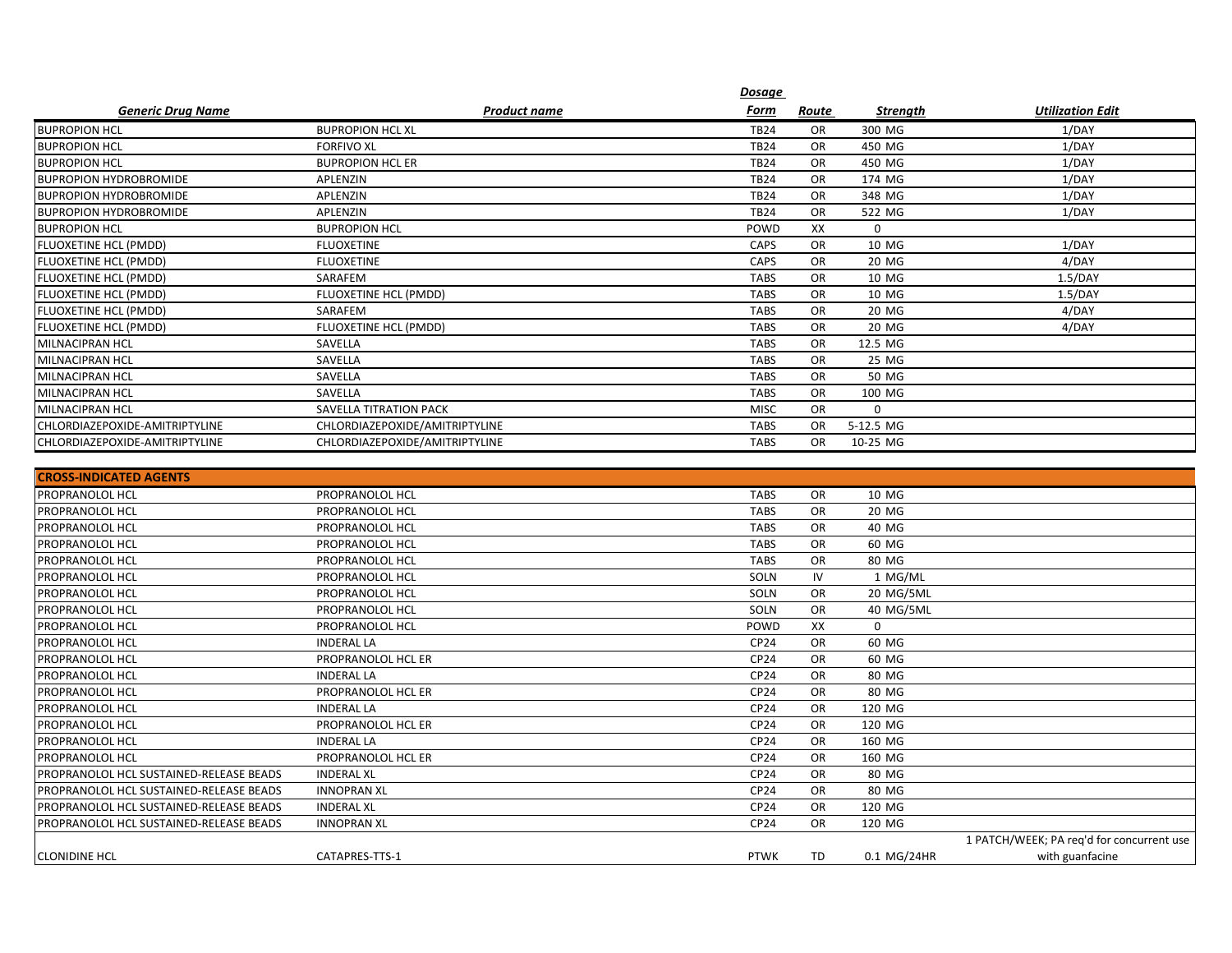|                       |                       | Dosage      |           |             |                                                                                |  |
|-----------------------|-----------------------|-------------|-----------|-------------|--------------------------------------------------------------------------------|--|
| Generic Drug Name     | <b>Product name</b>   | Form        | Route     | Strength    | <b>Utilization Edit</b>                                                        |  |
|                       |                       |             |           |             | 1 PATCH/WEEK; PA reg'd for concurrent use                                      |  |
| <b>CLONIDINE HCL</b>  | <b>CLONIDINE HCL</b>  | <b>PTWK</b> | TD        | 0.1 MG/24HR | with guanfacine                                                                |  |
|                       |                       |             |           |             | 1 PATCH/WEEK; PA req'd for concurrent use                                      |  |
| <b>CLONIDINE HCL</b>  | CATAPRES-TTS-2        | <b>PTWK</b> | TD        | 0.2 MG/24HR | with guanfacine                                                                |  |
|                       |                       |             |           |             | 1 PATCH/WEEK; PA req'd for concurrent use                                      |  |
| <b>CLONIDINE HCL</b>  | <b>CLONIDINE HCL</b>  | <b>PTWK</b> | TD        | 0.2 MG/24HR | with guanfacine                                                                |  |
|                       |                       |             |           |             | 2 PATCHES/WEEK; PA req'd for concurrent                                        |  |
| <b>CLONIDINE HCL</b>  | CATAPRES-TTS-3        | <b>PTWK</b> | TD        | 0.3 MG/24HR | use with guanfacine                                                            |  |
|                       |                       |             |           |             | 2 PATCHES/WEEK; PA req'd for concurrent                                        |  |
| <b>CLONIDINE HCL</b>  | <b>CLONIDINE HCL</b>  | <b>PTWK</b> | TD        | 0.3 MG/24HR | use with guanfacine                                                            |  |
|                       |                       |             |           |             | 18 years and older 2.4MG/DAY; Under 18                                         |  |
|                       |                       |             |           |             | years 0.4mg/day, or 2.4mg/day for                                              |  |
|                       |                       |             |           |             | hypertension; PA reg'd for concurrent use                                      |  |
| <b>CLONIDINE HCL</b>  | <b>CATAPRES</b>       | <b>TABS</b> | OR        | 0.1 MG      | with guanfacine                                                                |  |
|                       |                       |             |           |             | 18 years and older 2.4MG/DAY; Under 18                                         |  |
|                       |                       |             |           |             | years 0.4mg/day, or 2.4mg/day for<br>hypertension; PA reg'd for concurrent use |  |
| <b>CLONIDINE HCL</b>  | <b>CLONIDINE HCL</b>  | <b>TABS</b> | <b>OR</b> | 0.1 MG      | with guanfacine                                                                |  |
|                       |                       |             |           |             | 18 years and older 2.4MG/DAY; Under 18                                         |  |
|                       |                       |             |           |             | years 0.4mg/day, or 2.4mg/day for                                              |  |
|                       |                       |             |           |             | hypertension; PA req'd for concurrent use                                      |  |
| <b>CLONIDINE HCL</b>  | <b>CATAPRES</b>       | <b>TABS</b> | OR        | 0.2 MG      | with guanfacine                                                                |  |
|                       |                       |             |           |             | 18 years and older 2.4MG/DAY; Under 18                                         |  |
|                       |                       |             |           |             | years 0.4mg/day, or 2.4mg/day for                                              |  |
|                       |                       |             |           |             | hypertension; PA req'd for concurrent use                                      |  |
| <b>CLONIDINE HCL</b>  | <b>CLONIDINE HCL</b>  | <b>TABS</b> | <b>OR</b> | 0.2 MG      | with guanfacine                                                                |  |
|                       |                       |             |           |             | 18 years and older 2.4MG/DAY; Under 18                                         |  |
|                       |                       |             |           |             | years 0.4mg/day, or 2.4mg/day for                                              |  |
|                       |                       |             |           |             | hypertension; PA req'd for concurrent use                                      |  |
| <b>CLONIDINE HCL</b>  | <b>CATAPRES</b>       | <b>TABS</b> | OR        | 0.3 MG      | with guanfacine                                                                |  |
|                       |                       |             |           |             | 18 years and older 2.4MG/DAY; Under 18                                         |  |
|                       |                       |             |           |             | years 0.4mg/day, or 2.4mg/day for                                              |  |
|                       |                       |             |           |             | hypertension; PA req'd for concurrent use                                      |  |
| <b>CLONIDINE HCL</b>  | <b>CLONIDINE HCL</b>  | <b>TABS</b> | OR        | 0.3 MG      | with guanfacine                                                                |  |
| <b>CLONIDINE HCL</b>  | <b>CLONIDINE HCL</b>  | POWD        | XX        | $\mathbf 0$ |                                                                                |  |
|                       |                       |             |           |             |                                                                                |  |
| <b>GUANFACINE HCL</b> | <b>GUANFACINE HCL</b> | <b>TABS</b> | OR        | 1 MG        | PA req'd for concurrent use with clonidine                                     |  |
| <b>GUANFACINE HCL</b> | <b>GUANFACINE HCL</b> | <b>TABS</b> | OR        | 2 MG        | PA req'd for concurrent use with clonidine                                     |  |
| <b>PRAZOSIN HCL</b>   | <b>MINIPRESS</b>      | CAPS        | <b>OR</b> | 1 MG        |                                                                                |  |
| PRAZOSIN HCL          | PRAZOSIN HCL          | CAPS        | OR        | 1 MG        |                                                                                |  |
| PRAZOSIN HCL          | <b>MINIPRESS</b>      | CAPS        | OR        | 2 MG        |                                                                                |  |
| PRAZOSIN HCL          | PRAZOSIN HCL          | CAPS        | OR        | 2 MG        |                                                                                |  |
| PRAZOSIN HCL          | <b>MINIPRESS</b>      | CAPS        | OR        | 5 MG        |                                                                                |  |
| PRAZOSIN HCL          | PRAZOSIN HCL          | CAPS        | OR        | 5 MG        |                                                                                |  |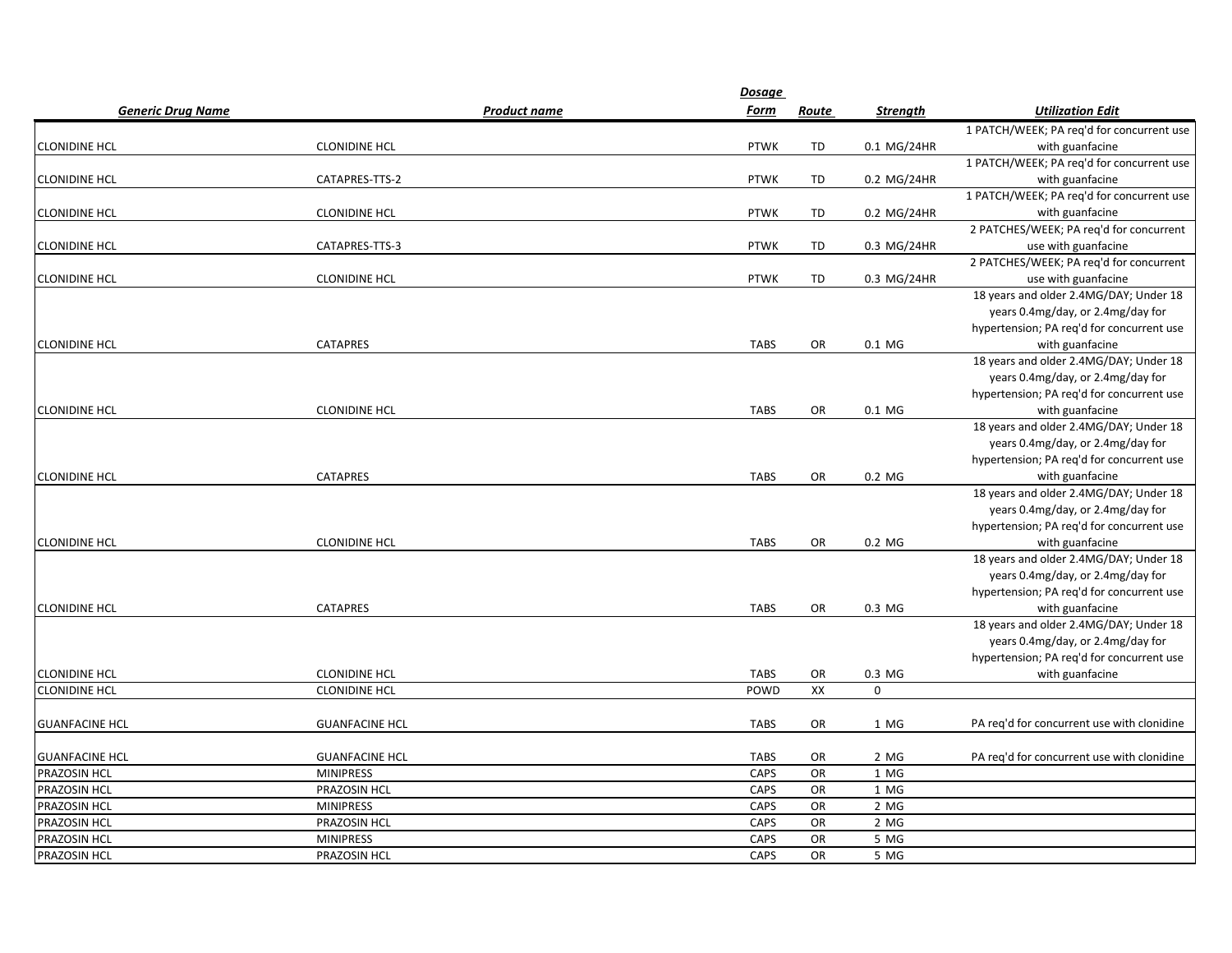|                              |                         | Dosage      |              |            |                         |
|------------------------------|-------------------------|-------------|--------------|------------|-------------------------|
| <b>Generic Drug Name</b>     | <b>Product name</b>     | Form        | Route        | Strength   | <b>Utilization Edit</b> |
| PRAZOSIN HCL                 | PRAZOSIN HCL            | POWD        | XX           | $\Omega$   |                         |
| <b>ISOXSUPRINE HCL</b>       | <b>ISOXSUPRINE HCL</b>  | <b>TABS</b> | OR           | 10 MG      |                         |
| <b>ISOXSUPRINE HCL</b>       | <b>ISOXSUPRINE HCL</b>  | <b>TABS</b> | OR           | 20 MG      |                         |
| AMOBARBITAL SODIUM           | <b>AMYTAL SODIUM</b>    | SOLR        | $\mathsf{U}$ | 500 MG     |                         |
| <b>BUTABARBITAL SODIUM</b>   | <b>BUTISOL SODIUM</b>   | <b>TABS</b> | OR           | 30 MG      | 3/DAY                   |
| PENTOBARBITAL SODIUM         | NEMBUTAL SODIUM         | SOLN        | IJ           | 50 MG/ML   |                         |
| PENTOBARBITAL SODIUM         | PENTOBARBITAL SODIUM    | SOLN        | IJ           | 50 MG/ML   |                         |
| PENTOBARBITAL SODIUM         | PENTOBARBITAL SODIUM    | POWD        | XX           | $\Omega$   |                         |
| PHENOBARBITAL                | PHENOBARBITAL           | <b>TABS</b> | <b>OR</b>    | 15 MG      |                         |
| PHENOBARBITAL                | PHENOBARBITAL           | <b>TABS</b> | OR           | 16.2 MG    |                         |
| PHENOBARBITAL                | PHENOBARBITAL           | <b>TABS</b> | OR           | 30 MG      |                         |
| PHENOBARBITAL                | PHENOBARBITAL           | <b>TABS</b> | <b>OR</b>    | 32.4 MG    |                         |
| PHENOBARBITAL                | PHENOBARBITAL           | <b>TABS</b> | OR           | 60 MG      |                         |
| PHENOBARBITAL                | PHENOBARBITAL           | <b>TABS</b> | <b>OR</b>    | 64.8 MG    |                         |
| PHENOBARBITAL                | PHENOBARBITAL           | <b>TABS</b> | OR           | 97.2 MG    |                         |
| PHENOBARBITAL                | PHENOBARBITAL           | <b>TABS</b> | OR           | 100 MG     |                         |
| PHENOBARBITAL                | PHENOBARBITAL           | <b>ELIX</b> | <b>OR</b>    | 20 MG/5ML  |                         |
| PHENOBARBITAL                | PHENOBARBITAL           | SOLN        | OR           | 20 MG/5ML  |                         |
| PHENOBARBITAL                | PHENOBARBITAL           | POWD        | XX           | $\Omega$   |                         |
| PHENOBARBITAL SODIUM         | PHENOBARBITAL SODIUM    | SOLN        | IJ           | 65 MG/ML   |                         |
| PHENOBARBITAL SODIUM         | PHENOBARBITAL SODIUM    | SOLN        | $\mathsf{U}$ | 130 MG/ML  |                         |
| PHENOBARBITAL SODIUM         | PHENOBARBITAL SODIUM    | POWD        | XX           | 0          |                         |
| SECOBARBITAL SODIUM          | SECONAL SODIUM          | CAPS        | <b>OR</b>    | 100 MG     |                         |
| MIDAZOLAM HCL                | MIDAZOLAM HCL           | <b>SYRP</b> | <b>OR</b>    | 2 MG/ML    |                         |
| MIDAZOLAM HCL                | MIDAZOLAM HCL           | SOLN        | IJ           | 2 MG/2ML   |                         |
| MIDAZOLAM HCL                | MIDAZOLAM HCL           | SOLN        | IJ           | 5 MG/5ML   |                         |
| MIDAZOLAM HCL                | MIDAZOLAM HCL           | SOLN        | IJ           | 10 MG/10ML |                         |
| MIDAZOLAM HCL                | MIDAZOLAM HCL           | SOLN        | IJ           | 5 MG/ML    |                         |
| MIDAZOLAM HCL                | MIDAZOLAM HCL           | SOLN        | IJ           | 10 MG/2ML  |                         |
| MIDAZOLAM HCL                | MIDAZOLAM HCL           | SOLN        | IJ           | 5 MG/ML    |                         |
| MIDAZOLAM HCL                | MIDAZOLAM HCL           | SOLN        | IJ           | 25 MG/5ML  |                         |
| MIDAZOLAM HCL                | MIDAZOLAM HCL           | SOLN        | IJ           | 5 MG/ML    |                         |
| MIDAZOLAM HCL                | MIDAZOLAM HCL           | SOLN        | IJ           | 50 MG/10ML |                         |
| MIDAZOLAM HCL                | MIDAZOLAM HCL           | SOLN        | $\sf I\sf J$ | 5 MG/ML    |                         |
| DOXYLAMINE SUCCINATE (SLEEP) | <b>VARIOUS PRODUCTS</b> | <b>TABS</b> | OR           | 25 MG      |                         |
| DIPHENHYDRAMINE HCL (SLEEP)  | <b>VARIOUS PRODUCTS</b> | CAPS        | OR           | 25 MG      |                         |
| DIPHENHYDRAMINE HCL (SLEEP)  | <b>VARIOUS PRODUCTS</b> | CAPS        | OR           | 50 MG      |                         |
| DIPHENHYDRAMINE HCL (SLEEP)  | <b>VARIOUS PRODUCTS</b> | <b>TABS</b> | OR           | 25 MG      |                         |
| DIPHENHYDRAMINE HCL (SLEEP)  | <b>VARIOUS PRODUCTS</b> | <b>TABS</b> | OR           | 50 MG      |                         |
| DIPHENHYDRAMINE HCL (SLEEP)  | <b>VARIOUS PRODUCTS</b> | LIQD        | <b>OR</b>    | 50 MG/30ML |                         |
| DIPHENHYDRAMINE HCL (SLEEP)  | VARIOUS PRODUCTS        | <b>TBDP</b> | <b>OR</b>    | 25 MG      |                         |
| <b>DOXEPIN HCL (SLEEP)</b>   | <b>SILENOR</b>          | <b>TABS</b> | <b>OR</b>    | 3 MG       | 1/DAY                   |
| <b>DOXEPIN HCL (SLEEP)</b>   | DOXEPIN HCL (SLEEP)     | <b>TABS</b> | OR           | 3 MG       | 1/DAY                   |
| <b>DOXEPIN HCL (SLEEP)</b>   | <b>SILENOR</b>          | <b>TABS</b> | OR           | 6 MG       | 1/DAY                   |
| DOXEPIN HCL (SLEEP)          | DOXEPIN HCL (SLEEP)     | <b>TABS</b> | OR           | 6 MG       | 1/DAY                   |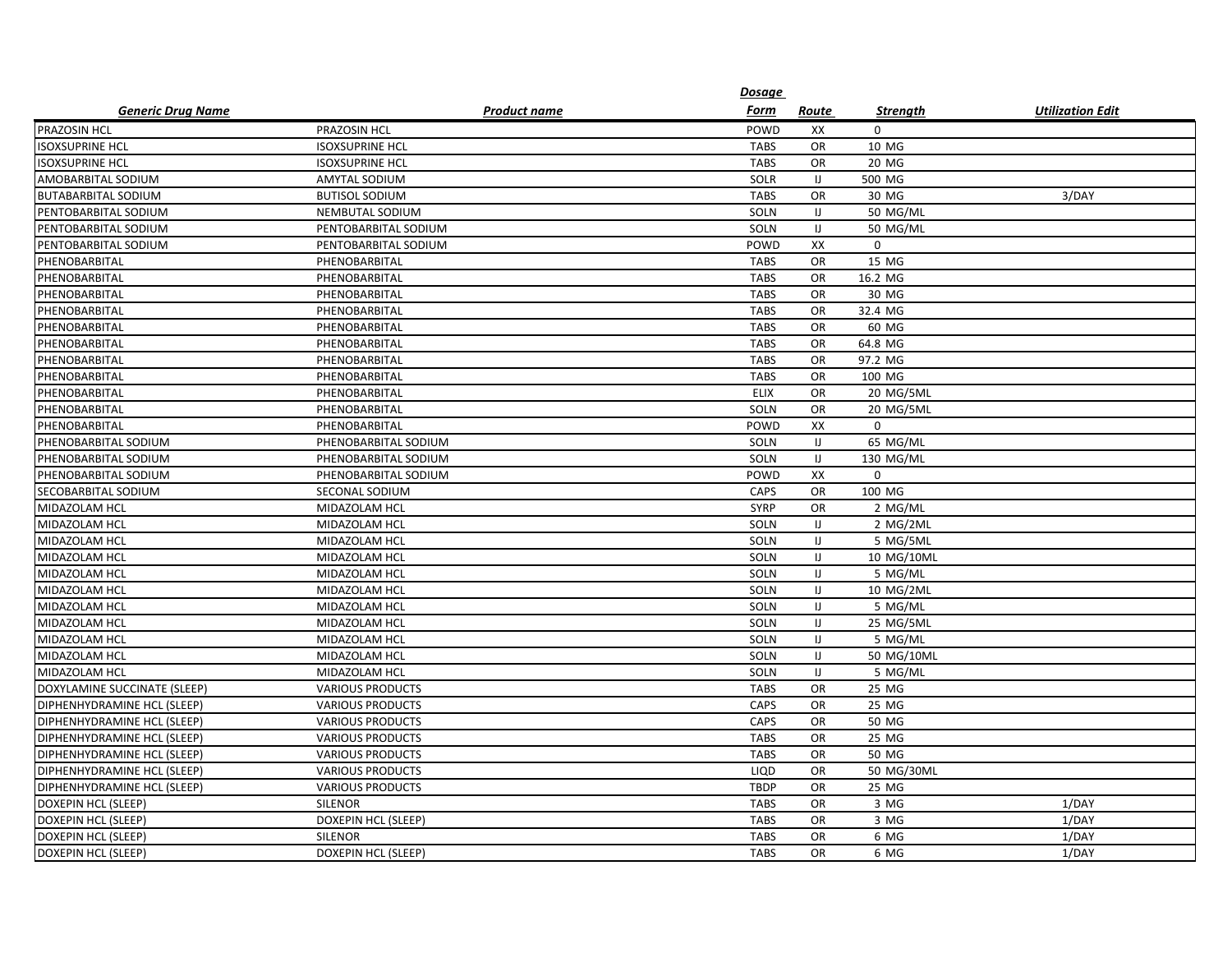| <b>Generic Drug Name</b><br>Product name<br>Form<br><b>Utilization Edit</b><br>Route<br>Strength<br>4/DAY; PA req'd for concurrent use with<br><b>CLONIDINE HCL</b><br><b>KAPVAY</b><br><b>TB12</b><br>guanfacine<br>PO<br>0.1 MG<br>4/DAY; PA req'd for concurrent use with<br><b>CLONIDINE HCL</b><br><b>TB12</b><br>PO<br>0.1 MG<br>guanfacine<br><b>CLONIDINE HCL</b><br>1/DAY; PA req'd for concurrent use with<br>clonidine<br><b>INTUNIV</b><br><b>TB24</b><br><b>OR</b><br>1 MG<br><b>GUANFACINE HCL (ADHD)</b><br>1/DAY; PA req'd for concurrent use with<br><b>TB24</b><br>clonidine<br><b>GUANFACINE HCL (ADHD)</b><br><b>GUANFACINE HCL (ADHD)</b><br>OR<br>1 MG<br>1/DAY; PA req'd for concurrent use with<br><b>INTUNIV</b><br><b>TB24</b><br>2 MG<br>clonidine<br><b>GUANFACINE HCL (ADHD)</b><br>OR<br>1/DAY; PA req'd for concurrent use with<br>clonidine<br><b>GUANFACINE HCL (ADHD)</b><br><b>GUANFACINE HCL (ADHD)</b><br><b>TB24</b><br>2 MG<br>OR<br>1/DAY; PA req'd for concurrent use with<br><b>INTUNIV</b><br><b>TB24</b><br><b>OR</b><br>3 MG<br>clonidine<br><b>GUANFACINE HCL (ADHD)</b><br>1/DAY; PA req'd for concurrent use with<br><b>TB24</b><br>3 MG<br>clonidine<br><b>GUANFACINE HCL (ADHD)</b><br><b>GUANFACINE HCL (ADHD)</b><br>OR<br>1/DAY; PA req'd for concurrent use with<br>clonidine<br><b>INTUNIV</b><br><b>TB24</b><br><b>OR</b><br>4 MG<br><b>GUANFACINE HCL (ADHD)</b><br>1/DAY; PA req'd for concurrent use with<br><b>TB24</b><br>4 MG<br>clonidine<br><b>GUANFACINE HCL (ADHD)</b><br><b>GUANFACINE HCL (ADHD)</b><br><b>OR</b><br>CAPS<br><b>ACETYL L-CARNITINE</b><br><b>ACETYL L-CARNITINE</b><br>OR<br>500 MG<br><b>CPSP</b><br>DIVALPROEX SODIUM<br><b>DEPAKOTE SPRINKLE</b><br>OR<br>125 MG<br><b>CPSP</b><br>OR<br>125 MG<br>DIVALPROEX SODIUM<br>DIVALPROEX SODIUM<br>DIVALPROEX SODIUM<br><b>DEPAKOTE</b><br><b>TBEC</b><br><b>OR</b><br>125 MG<br>DIVALPROEX SODIUM<br>DIVALPROEX SODIUM<br><b>TBEC</b><br>OR<br>125 MG<br><b>TBEC</b><br>OR<br>250 MG<br>DIVALPROEX SODIUM<br><b>DEPAKOTE</b><br>250 MG<br><b>DIVALPROEX SODIUM</b><br>DIVALPROEX SODIUM<br><b>TBEC</b><br>OR<br>DIVALPROEX SODIUM<br><b>DEPAKOTE</b><br><b>TBEC</b><br>OR<br>500 MG<br><b>TBEC</b><br>500 MG<br>DIVALPROEX SODIUM<br>DIVALPROEX SODIUM<br>OR<br>DIVALPROEX SODIUM<br><b>DEPAKOTE ER</b><br><b>TB24</b><br><b>OR</b><br>250 MG<br>DIVALPROEX SODIUM<br>DIVALPROEX SODIUM<br><b>TB24</b><br>OR<br>250 MG<br><b>TB24</b><br>OR<br>500 MG<br><b>DIVALPROEX SODIUM</b><br><b>DEPAKOTE ER</b><br><b>TB24</b><br>DIVALPROEX SODIUM<br>DIVALPROEX SODIUM<br><b>OR</b><br>500 MG<br>POWD<br>XX<br>$\Omega$<br>DIVALPROEX SODIUM (BULK)<br>DIVALPROEX SODIUM<br>SOLN<br>IV<br>100 MG/ML<br><b>VALPROATE SODIUM</b><br><b>DEPACON</b><br><b>VALPROATE SODIUM</b><br><b>VALPROATE SODIUM</b><br>SOLN<br>IV<br>100 MG/ML<br><b>VALPROATE SODIUM</b><br><b>VALPROATE SODIUM</b><br>SOLN<br>IV<br>500 MG/5ML<br>SOLN<br>OR<br><b>VALPROATE SODIUM</b><br>DEPAKENE<br>250 MG/5ML<br>SOLN<br>OR<br><b>VALPROATE SODIUM</b><br><b>VALPROIC ACID</b><br>250 MG/5ML<br>POWD<br><b>VALPROATE SODIUM (BULK)</b><br>SODIUM VALPROATE<br>XX<br>$\mathsf{O}\phantom{0}$<br>$\mathbf 0$<br><b>VALPROATE SODIUM (BULK)</b><br>VALPROATE SODIUM<br>POWD<br>XX<br><b>VALPROIC ACID</b><br>CAPS<br>DEPAKENE<br>OR<br>250 MG<br><b>VALPROIC ACID</b><br><b>VALPROIC ACID</b><br>250 MG<br>CAPS<br><b>OR</b><br>CARBAMAZEPINE<br>OR<br>200 MG<br><b>TEGRETOL</b><br><b>TABS</b><br><b>EPITOL</b><br><b>TABS</b><br>CARBAMAZEPINE<br><b>OR</b><br>200 MG |  | Dosage |  |  |
|---------------------------------------------------------------------------------------------------------------------------------------------------------------------------------------------------------------------------------------------------------------------------------------------------------------------------------------------------------------------------------------------------------------------------------------------------------------------------------------------------------------------------------------------------------------------------------------------------------------------------------------------------------------------------------------------------------------------------------------------------------------------------------------------------------------------------------------------------------------------------------------------------------------------------------------------------------------------------------------------------------------------------------------------------------------------------------------------------------------------------------------------------------------------------------------------------------------------------------------------------------------------------------------------------------------------------------------------------------------------------------------------------------------------------------------------------------------------------------------------------------------------------------------------------------------------------------------------------------------------------------------------------------------------------------------------------------------------------------------------------------------------------------------------------------------------------------------------------------------------------------------------------------------------------------------------------------------------------------------------------------------------------------------------------------------------------------------------------------------------------------------------------------------------------------------------------------------------------------------------------------------------------------------------------------------------------------------------------------------------------------------------------------------------------------------------------------------------------------------------------------------------------------------------------------------------------------------------------------------------------------------------------------------------------------------------------------------------------------------------------------------------------------------------------------------------------------------------------------------------------------------------------------------------------------------------------------------------------------------------------------------------------------------------------------------------------------------------------------------------------------------------------------------------------------------------------------------------------------------------------------------------------------------------------------------------------------------------------------------------------------------------------------------------------------------------------------------------------------------------------------------------------------------------------------------------------|--|--------|--|--|
|                                                                                                                                                                                                                                                                                                                                                                                                                                                                                                                                                                                                                                                                                                                                                                                                                                                                                                                                                                                                                                                                                                                                                                                                                                                                                                                                                                                                                                                                                                                                                                                                                                                                                                                                                                                                                                                                                                                                                                                                                                                                                                                                                                                                                                                                                                                                                                                                                                                                                                                                                                                                                                                                                                                                                                                                                                                                                                                                                                                                                                                                                                                                                                                                                                                                                                                                                                                                                                                                                                                                                                           |  |        |  |  |
|                                                                                                                                                                                                                                                                                                                                                                                                                                                                                                                                                                                                                                                                                                                                                                                                                                                                                                                                                                                                                                                                                                                                                                                                                                                                                                                                                                                                                                                                                                                                                                                                                                                                                                                                                                                                                                                                                                                                                                                                                                                                                                                                                                                                                                                                                                                                                                                                                                                                                                                                                                                                                                                                                                                                                                                                                                                                                                                                                                                                                                                                                                                                                                                                                                                                                                                                                                                                                                                                                                                                                                           |  |        |  |  |
|                                                                                                                                                                                                                                                                                                                                                                                                                                                                                                                                                                                                                                                                                                                                                                                                                                                                                                                                                                                                                                                                                                                                                                                                                                                                                                                                                                                                                                                                                                                                                                                                                                                                                                                                                                                                                                                                                                                                                                                                                                                                                                                                                                                                                                                                                                                                                                                                                                                                                                                                                                                                                                                                                                                                                                                                                                                                                                                                                                                                                                                                                                                                                                                                                                                                                                                                                                                                                                                                                                                                                                           |  |        |  |  |
|                                                                                                                                                                                                                                                                                                                                                                                                                                                                                                                                                                                                                                                                                                                                                                                                                                                                                                                                                                                                                                                                                                                                                                                                                                                                                                                                                                                                                                                                                                                                                                                                                                                                                                                                                                                                                                                                                                                                                                                                                                                                                                                                                                                                                                                                                                                                                                                                                                                                                                                                                                                                                                                                                                                                                                                                                                                                                                                                                                                                                                                                                                                                                                                                                                                                                                                                                                                                                                                                                                                                                                           |  |        |  |  |
|                                                                                                                                                                                                                                                                                                                                                                                                                                                                                                                                                                                                                                                                                                                                                                                                                                                                                                                                                                                                                                                                                                                                                                                                                                                                                                                                                                                                                                                                                                                                                                                                                                                                                                                                                                                                                                                                                                                                                                                                                                                                                                                                                                                                                                                                                                                                                                                                                                                                                                                                                                                                                                                                                                                                                                                                                                                                                                                                                                                                                                                                                                                                                                                                                                                                                                                                                                                                                                                                                                                                                                           |  |        |  |  |
|                                                                                                                                                                                                                                                                                                                                                                                                                                                                                                                                                                                                                                                                                                                                                                                                                                                                                                                                                                                                                                                                                                                                                                                                                                                                                                                                                                                                                                                                                                                                                                                                                                                                                                                                                                                                                                                                                                                                                                                                                                                                                                                                                                                                                                                                                                                                                                                                                                                                                                                                                                                                                                                                                                                                                                                                                                                                                                                                                                                                                                                                                                                                                                                                                                                                                                                                                                                                                                                                                                                                                                           |  |        |  |  |
|                                                                                                                                                                                                                                                                                                                                                                                                                                                                                                                                                                                                                                                                                                                                                                                                                                                                                                                                                                                                                                                                                                                                                                                                                                                                                                                                                                                                                                                                                                                                                                                                                                                                                                                                                                                                                                                                                                                                                                                                                                                                                                                                                                                                                                                                                                                                                                                                                                                                                                                                                                                                                                                                                                                                                                                                                                                                                                                                                                                                                                                                                                                                                                                                                                                                                                                                                                                                                                                                                                                                                                           |  |        |  |  |
|                                                                                                                                                                                                                                                                                                                                                                                                                                                                                                                                                                                                                                                                                                                                                                                                                                                                                                                                                                                                                                                                                                                                                                                                                                                                                                                                                                                                                                                                                                                                                                                                                                                                                                                                                                                                                                                                                                                                                                                                                                                                                                                                                                                                                                                                                                                                                                                                                                                                                                                                                                                                                                                                                                                                                                                                                                                                                                                                                                                                                                                                                                                                                                                                                                                                                                                                                                                                                                                                                                                                                                           |  |        |  |  |
|                                                                                                                                                                                                                                                                                                                                                                                                                                                                                                                                                                                                                                                                                                                                                                                                                                                                                                                                                                                                                                                                                                                                                                                                                                                                                                                                                                                                                                                                                                                                                                                                                                                                                                                                                                                                                                                                                                                                                                                                                                                                                                                                                                                                                                                                                                                                                                                                                                                                                                                                                                                                                                                                                                                                                                                                                                                                                                                                                                                                                                                                                                                                                                                                                                                                                                                                                                                                                                                                                                                                                                           |  |        |  |  |
|                                                                                                                                                                                                                                                                                                                                                                                                                                                                                                                                                                                                                                                                                                                                                                                                                                                                                                                                                                                                                                                                                                                                                                                                                                                                                                                                                                                                                                                                                                                                                                                                                                                                                                                                                                                                                                                                                                                                                                                                                                                                                                                                                                                                                                                                                                                                                                                                                                                                                                                                                                                                                                                                                                                                                                                                                                                                                                                                                                                                                                                                                                                                                                                                                                                                                                                                                                                                                                                                                                                                                                           |  |        |  |  |
|                                                                                                                                                                                                                                                                                                                                                                                                                                                                                                                                                                                                                                                                                                                                                                                                                                                                                                                                                                                                                                                                                                                                                                                                                                                                                                                                                                                                                                                                                                                                                                                                                                                                                                                                                                                                                                                                                                                                                                                                                                                                                                                                                                                                                                                                                                                                                                                                                                                                                                                                                                                                                                                                                                                                                                                                                                                                                                                                                                                                                                                                                                                                                                                                                                                                                                                                                                                                                                                                                                                                                                           |  |        |  |  |
|                                                                                                                                                                                                                                                                                                                                                                                                                                                                                                                                                                                                                                                                                                                                                                                                                                                                                                                                                                                                                                                                                                                                                                                                                                                                                                                                                                                                                                                                                                                                                                                                                                                                                                                                                                                                                                                                                                                                                                                                                                                                                                                                                                                                                                                                                                                                                                                                                                                                                                                                                                                                                                                                                                                                                                                                                                                                                                                                                                                                                                                                                                                                                                                                                                                                                                                                                                                                                                                                                                                                                                           |  |        |  |  |
|                                                                                                                                                                                                                                                                                                                                                                                                                                                                                                                                                                                                                                                                                                                                                                                                                                                                                                                                                                                                                                                                                                                                                                                                                                                                                                                                                                                                                                                                                                                                                                                                                                                                                                                                                                                                                                                                                                                                                                                                                                                                                                                                                                                                                                                                                                                                                                                                                                                                                                                                                                                                                                                                                                                                                                                                                                                                                                                                                                                                                                                                                                                                                                                                                                                                                                                                                                                                                                                                                                                                                                           |  |        |  |  |
|                                                                                                                                                                                                                                                                                                                                                                                                                                                                                                                                                                                                                                                                                                                                                                                                                                                                                                                                                                                                                                                                                                                                                                                                                                                                                                                                                                                                                                                                                                                                                                                                                                                                                                                                                                                                                                                                                                                                                                                                                                                                                                                                                                                                                                                                                                                                                                                                                                                                                                                                                                                                                                                                                                                                                                                                                                                                                                                                                                                                                                                                                                                                                                                                                                                                                                                                                                                                                                                                                                                                                                           |  |        |  |  |
|                                                                                                                                                                                                                                                                                                                                                                                                                                                                                                                                                                                                                                                                                                                                                                                                                                                                                                                                                                                                                                                                                                                                                                                                                                                                                                                                                                                                                                                                                                                                                                                                                                                                                                                                                                                                                                                                                                                                                                                                                                                                                                                                                                                                                                                                                                                                                                                                                                                                                                                                                                                                                                                                                                                                                                                                                                                                                                                                                                                                                                                                                                                                                                                                                                                                                                                                                                                                                                                                                                                                                                           |  |        |  |  |
|                                                                                                                                                                                                                                                                                                                                                                                                                                                                                                                                                                                                                                                                                                                                                                                                                                                                                                                                                                                                                                                                                                                                                                                                                                                                                                                                                                                                                                                                                                                                                                                                                                                                                                                                                                                                                                                                                                                                                                                                                                                                                                                                                                                                                                                                                                                                                                                                                                                                                                                                                                                                                                                                                                                                                                                                                                                                                                                                                                                                                                                                                                                                                                                                                                                                                                                                                                                                                                                                                                                                                                           |  |        |  |  |
|                                                                                                                                                                                                                                                                                                                                                                                                                                                                                                                                                                                                                                                                                                                                                                                                                                                                                                                                                                                                                                                                                                                                                                                                                                                                                                                                                                                                                                                                                                                                                                                                                                                                                                                                                                                                                                                                                                                                                                                                                                                                                                                                                                                                                                                                                                                                                                                                                                                                                                                                                                                                                                                                                                                                                                                                                                                                                                                                                                                                                                                                                                                                                                                                                                                                                                                                                                                                                                                                                                                                                                           |  |        |  |  |
|                                                                                                                                                                                                                                                                                                                                                                                                                                                                                                                                                                                                                                                                                                                                                                                                                                                                                                                                                                                                                                                                                                                                                                                                                                                                                                                                                                                                                                                                                                                                                                                                                                                                                                                                                                                                                                                                                                                                                                                                                                                                                                                                                                                                                                                                                                                                                                                                                                                                                                                                                                                                                                                                                                                                                                                                                                                                                                                                                                                                                                                                                                                                                                                                                                                                                                                                                                                                                                                                                                                                                                           |  |        |  |  |
|                                                                                                                                                                                                                                                                                                                                                                                                                                                                                                                                                                                                                                                                                                                                                                                                                                                                                                                                                                                                                                                                                                                                                                                                                                                                                                                                                                                                                                                                                                                                                                                                                                                                                                                                                                                                                                                                                                                                                                                                                                                                                                                                                                                                                                                                                                                                                                                                                                                                                                                                                                                                                                                                                                                                                                                                                                                                                                                                                                                                                                                                                                                                                                                                                                                                                                                                                                                                                                                                                                                                                                           |  |        |  |  |
|                                                                                                                                                                                                                                                                                                                                                                                                                                                                                                                                                                                                                                                                                                                                                                                                                                                                                                                                                                                                                                                                                                                                                                                                                                                                                                                                                                                                                                                                                                                                                                                                                                                                                                                                                                                                                                                                                                                                                                                                                                                                                                                                                                                                                                                                                                                                                                                                                                                                                                                                                                                                                                                                                                                                                                                                                                                                                                                                                                                                                                                                                                                                                                                                                                                                                                                                                                                                                                                                                                                                                                           |  |        |  |  |
|                                                                                                                                                                                                                                                                                                                                                                                                                                                                                                                                                                                                                                                                                                                                                                                                                                                                                                                                                                                                                                                                                                                                                                                                                                                                                                                                                                                                                                                                                                                                                                                                                                                                                                                                                                                                                                                                                                                                                                                                                                                                                                                                                                                                                                                                                                                                                                                                                                                                                                                                                                                                                                                                                                                                                                                                                                                                                                                                                                                                                                                                                                                                                                                                                                                                                                                                                                                                                                                                                                                                                                           |  |        |  |  |
|                                                                                                                                                                                                                                                                                                                                                                                                                                                                                                                                                                                                                                                                                                                                                                                                                                                                                                                                                                                                                                                                                                                                                                                                                                                                                                                                                                                                                                                                                                                                                                                                                                                                                                                                                                                                                                                                                                                                                                                                                                                                                                                                                                                                                                                                                                                                                                                                                                                                                                                                                                                                                                                                                                                                                                                                                                                                                                                                                                                                                                                                                                                                                                                                                                                                                                                                                                                                                                                                                                                                                                           |  |        |  |  |
|                                                                                                                                                                                                                                                                                                                                                                                                                                                                                                                                                                                                                                                                                                                                                                                                                                                                                                                                                                                                                                                                                                                                                                                                                                                                                                                                                                                                                                                                                                                                                                                                                                                                                                                                                                                                                                                                                                                                                                                                                                                                                                                                                                                                                                                                                                                                                                                                                                                                                                                                                                                                                                                                                                                                                                                                                                                                                                                                                                                                                                                                                                                                                                                                                                                                                                                                                                                                                                                                                                                                                                           |  |        |  |  |
|                                                                                                                                                                                                                                                                                                                                                                                                                                                                                                                                                                                                                                                                                                                                                                                                                                                                                                                                                                                                                                                                                                                                                                                                                                                                                                                                                                                                                                                                                                                                                                                                                                                                                                                                                                                                                                                                                                                                                                                                                                                                                                                                                                                                                                                                                                                                                                                                                                                                                                                                                                                                                                                                                                                                                                                                                                                                                                                                                                                                                                                                                                                                                                                                                                                                                                                                                                                                                                                                                                                                                                           |  |        |  |  |
|                                                                                                                                                                                                                                                                                                                                                                                                                                                                                                                                                                                                                                                                                                                                                                                                                                                                                                                                                                                                                                                                                                                                                                                                                                                                                                                                                                                                                                                                                                                                                                                                                                                                                                                                                                                                                                                                                                                                                                                                                                                                                                                                                                                                                                                                                                                                                                                                                                                                                                                                                                                                                                                                                                                                                                                                                                                                                                                                                                                                                                                                                                                                                                                                                                                                                                                                                                                                                                                                                                                                                                           |  |        |  |  |
|                                                                                                                                                                                                                                                                                                                                                                                                                                                                                                                                                                                                                                                                                                                                                                                                                                                                                                                                                                                                                                                                                                                                                                                                                                                                                                                                                                                                                                                                                                                                                                                                                                                                                                                                                                                                                                                                                                                                                                                                                                                                                                                                                                                                                                                                                                                                                                                                                                                                                                                                                                                                                                                                                                                                                                                                                                                                                                                                                                                                                                                                                                                                                                                                                                                                                                                                                                                                                                                                                                                                                                           |  |        |  |  |
|                                                                                                                                                                                                                                                                                                                                                                                                                                                                                                                                                                                                                                                                                                                                                                                                                                                                                                                                                                                                                                                                                                                                                                                                                                                                                                                                                                                                                                                                                                                                                                                                                                                                                                                                                                                                                                                                                                                                                                                                                                                                                                                                                                                                                                                                                                                                                                                                                                                                                                                                                                                                                                                                                                                                                                                                                                                                                                                                                                                                                                                                                                                                                                                                                                                                                                                                                                                                                                                                                                                                                                           |  |        |  |  |
|                                                                                                                                                                                                                                                                                                                                                                                                                                                                                                                                                                                                                                                                                                                                                                                                                                                                                                                                                                                                                                                                                                                                                                                                                                                                                                                                                                                                                                                                                                                                                                                                                                                                                                                                                                                                                                                                                                                                                                                                                                                                                                                                                                                                                                                                                                                                                                                                                                                                                                                                                                                                                                                                                                                                                                                                                                                                                                                                                                                                                                                                                                                                                                                                                                                                                                                                                                                                                                                                                                                                                                           |  |        |  |  |
|                                                                                                                                                                                                                                                                                                                                                                                                                                                                                                                                                                                                                                                                                                                                                                                                                                                                                                                                                                                                                                                                                                                                                                                                                                                                                                                                                                                                                                                                                                                                                                                                                                                                                                                                                                                                                                                                                                                                                                                                                                                                                                                                                                                                                                                                                                                                                                                                                                                                                                                                                                                                                                                                                                                                                                                                                                                                                                                                                                                                                                                                                                                                                                                                                                                                                                                                                                                                                                                                                                                                                                           |  |        |  |  |
|                                                                                                                                                                                                                                                                                                                                                                                                                                                                                                                                                                                                                                                                                                                                                                                                                                                                                                                                                                                                                                                                                                                                                                                                                                                                                                                                                                                                                                                                                                                                                                                                                                                                                                                                                                                                                                                                                                                                                                                                                                                                                                                                                                                                                                                                                                                                                                                                                                                                                                                                                                                                                                                                                                                                                                                                                                                                                                                                                                                                                                                                                                                                                                                                                                                                                                                                                                                                                                                                                                                                                                           |  |        |  |  |
|                                                                                                                                                                                                                                                                                                                                                                                                                                                                                                                                                                                                                                                                                                                                                                                                                                                                                                                                                                                                                                                                                                                                                                                                                                                                                                                                                                                                                                                                                                                                                                                                                                                                                                                                                                                                                                                                                                                                                                                                                                                                                                                                                                                                                                                                                                                                                                                                                                                                                                                                                                                                                                                                                                                                                                                                                                                                                                                                                                                                                                                                                                                                                                                                                                                                                                                                                                                                                                                                                                                                                                           |  |        |  |  |
|                                                                                                                                                                                                                                                                                                                                                                                                                                                                                                                                                                                                                                                                                                                                                                                                                                                                                                                                                                                                                                                                                                                                                                                                                                                                                                                                                                                                                                                                                                                                                                                                                                                                                                                                                                                                                                                                                                                                                                                                                                                                                                                                                                                                                                                                                                                                                                                                                                                                                                                                                                                                                                                                                                                                                                                                                                                                                                                                                                                                                                                                                                                                                                                                                                                                                                                                                                                                                                                                                                                                                                           |  |        |  |  |
|                                                                                                                                                                                                                                                                                                                                                                                                                                                                                                                                                                                                                                                                                                                                                                                                                                                                                                                                                                                                                                                                                                                                                                                                                                                                                                                                                                                                                                                                                                                                                                                                                                                                                                                                                                                                                                                                                                                                                                                                                                                                                                                                                                                                                                                                                                                                                                                                                                                                                                                                                                                                                                                                                                                                                                                                                                                                                                                                                                                                                                                                                                                                                                                                                                                                                                                                                                                                                                                                                                                                                                           |  |        |  |  |
|                                                                                                                                                                                                                                                                                                                                                                                                                                                                                                                                                                                                                                                                                                                                                                                                                                                                                                                                                                                                                                                                                                                                                                                                                                                                                                                                                                                                                                                                                                                                                                                                                                                                                                                                                                                                                                                                                                                                                                                                                                                                                                                                                                                                                                                                                                                                                                                                                                                                                                                                                                                                                                                                                                                                                                                                                                                                                                                                                                                                                                                                                                                                                                                                                                                                                                                                                                                                                                                                                                                                                                           |  |        |  |  |
|                                                                                                                                                                                                                                                                                                                                                                                                                                                                                                                                                                                                                                                                                                                                                                                                                                                                                                                                                                                                                                                                                                                                                                                                                                                                                                                                                                                                                                                                                                                                                                                                                                                                                                                                                                                                                                                                                                                                                                                                                                                                                                                                                                                                                                                                                                                                                                                                                                                                                                                                                                                                                                                                                                                                                                                                                                                                                                                                                                                                                                                                                                                                                                                                                                                                                                                                                                                                                                                                                                                                                                           |  |        |  |  |
|                                                                                                                                                                                                                                                                                                                                                                                                                                                                                                                                                                                                                                                                                                                                                                                                                                                                                                                                                                                                                                                                                                                                                                                                                                                                                                                                                                                                                                                                                                                                                                                                                                                                                                                                                                                                                                                                                                                                                                                                                                                                                                                                                                                                                                                                                                                                                                                                                                                                                                                                                                                                                                                                                                                                                                                                                                                                                                                                                                                                                                                                                                                                                                                                                                                                                                                                                                                                                                                                                                                                                                           |  |        |  |  |
|                                                                                                                                                                                                                                                                                                                                                                                                                                                                                                                                                                                                                                                                                                                                                                                                                                                                                                                                                                                                                                                                                                                                                                                                                                                                                                                                                                                                                                                                                                                                                                                                                                                                                                                                                                                                                                                                                                                                                                                                                                                                                                                                                                                                                                                                                                                                                                                                                                                                                                                                                                                                                                                                                                                                                                                                                                                                                                                                                                                                                                                                                                                                                                                                                                                                                                                                                                                                                                                                                                                                                                           |  |        |  |  |
|                                                                                                                                                                                                                                                                                                                                                                                                                                                                                                                                                                                                                                                                                                                                                                                                                                                                                                                                                                                                                                                                                                                                                                                                                                                                                                                                                                                                                                                                                                                                                                                                                                                                                                                                                                                                                                                                                                                                                                                                                                                                                                                                                                                                                                                                                                                                                                                                                                                                                                                                                                                                                                                                                                                                                                                                                                                                                                                                                                                                                                                                                                                                                                                                                                                                                                                                                                                                                                                                                                                                                                           |  |        |  |  |
|                                                                                                                                                                                                                                                                                                                                                                                                                                                                                                                                                                                                                                                                                                                                                                                                                                                                                                                                                                                                                                                                                                                                                                                                                                                                                                                                                                                                                                                                                                                                                                                                                                                                                                                                                                                                                                                                                                                                                                                                                                                                                                                                                                                                                                                                                                                                                                                                                                                                                                                                                                                                                                                                                                                                                                                                                                                                                                                                                                                                                                                                                                                                                                                                                                                                                                                                                                                                                                                                                                                                                                           |  |        |  |  |
|                                                                                                                                                                                                                                                                                                                                                                                                                                                                                                                                                                                                                                                                                                                                                                                                                                                                                                                                                                                                                                                                                                                                                                                                                                                                                                                                                                                                                                                                                                                                                                                                                                                                                                                                                                                                                                                                                                                                                                                                                                                                                                                                                                                                                                                                                                                                                                                                                                                                                                                                                                                                                                                                                                                                                                                                                                                                                                                                                                                                                                                                                                                                                                                                                                                                                                                                                                                                                                                                                                                                                                           |  |        |  |  |
|                                                                                                                                                                                                                                                                                                                                                                                                                                                                                                                                                                                                                                                                                                                                                                                                                                                                                                                                                                                                                                                                                                                                                                                                                                                                                                                                                                                                                                                                                                                                                                                                                                                                                                                                                                                                                                                                                                                                                                                                                                                                                                                                                                                                                                                                                                                                                                                                                                                                                                                                                                                                                                                                                                                                                                                                                                                                                                                                                                                                                                                                                                                                                                                                                                                                                                                                                                                                                                                                                                                                                                           |  |        |  |  |
|                                                                                                                                                                                                                                                                                                                                                                                                                                                                                                                                                                                                                                                                                                                                                                                                                                                                                                                                                                                                                                                                                                                                                                                                                                                                                                                                                                                                                                                                                                                                                                                                                                                                                                                                                                                                                                                                                                                                                                                                                                                                                                                                                                                                                                                                                                                                                                                                                                                                                                                                                                                                                                                                                                                                                                                                                                                                                                                                                                                                                                                                                                                                                                                                                                                                                                                                                                                                                                                                                                                                                                           |  |        |  |  |
|                                                                                                                                                                                                                                                                                                                                                                                                                                                                                                                                                                                                                                                                                                                                                                                                                                                                                                                                                                                                                                                                                                                                                                                                                                                                                                                                                                                                                                                                                                                                                                                                                                                                                                                                                                                                                                                                                                                                                                                                                                                                                                                                                                                                                                                                                                                                                                                                                                                                                                                                                                                                                                                                                                                                                                                                                                                                                                                                                                                                                                                                                                                                                                                                                                                                                                                                                                                                                                                                                                                                                                           |  |        |  |  |
|                                                                                                                                                                                                                                                                                                                                                                                                                                                                                                                                                                                                                                                                                                                                                                                                                                                                                                                                                                                                                                                                                                                                                                                                                                                                                                                                                                                                                                                                                                                                                                                                                                                                                                                                                                                                                                                                                                                                                                                                                                                                                                                                                                                                                                                                                                                                                                                                                                                                                                                                                                                                                                                                                                                                                                                                                                                                                                                                                                                                                                                                                                                                                                                                                                                                                                                                                                                                                                                                                                                                                                           |  |        |  |  |
|                                                                                                                                                                                                                                                                                                                                                                                                                                                                                                                                                                                                                                                                                                                                                                                                                                                                                                                                                                                                                                                                                                                                                                                                                                                                                                                                                                                                                                                                                                                                                                                                                                                                                                                                                                                                                                                                                                                                                                                                                                                                                                                                                                                                                                                                                                                                                                                                                                                                                                                                                                                                                                                                                                                                                                                                                                                                                                                                                                                                                                                                                                                                                                                                                                                                                                                                                                                                                                                                                                                                                                           |  |        |  |  |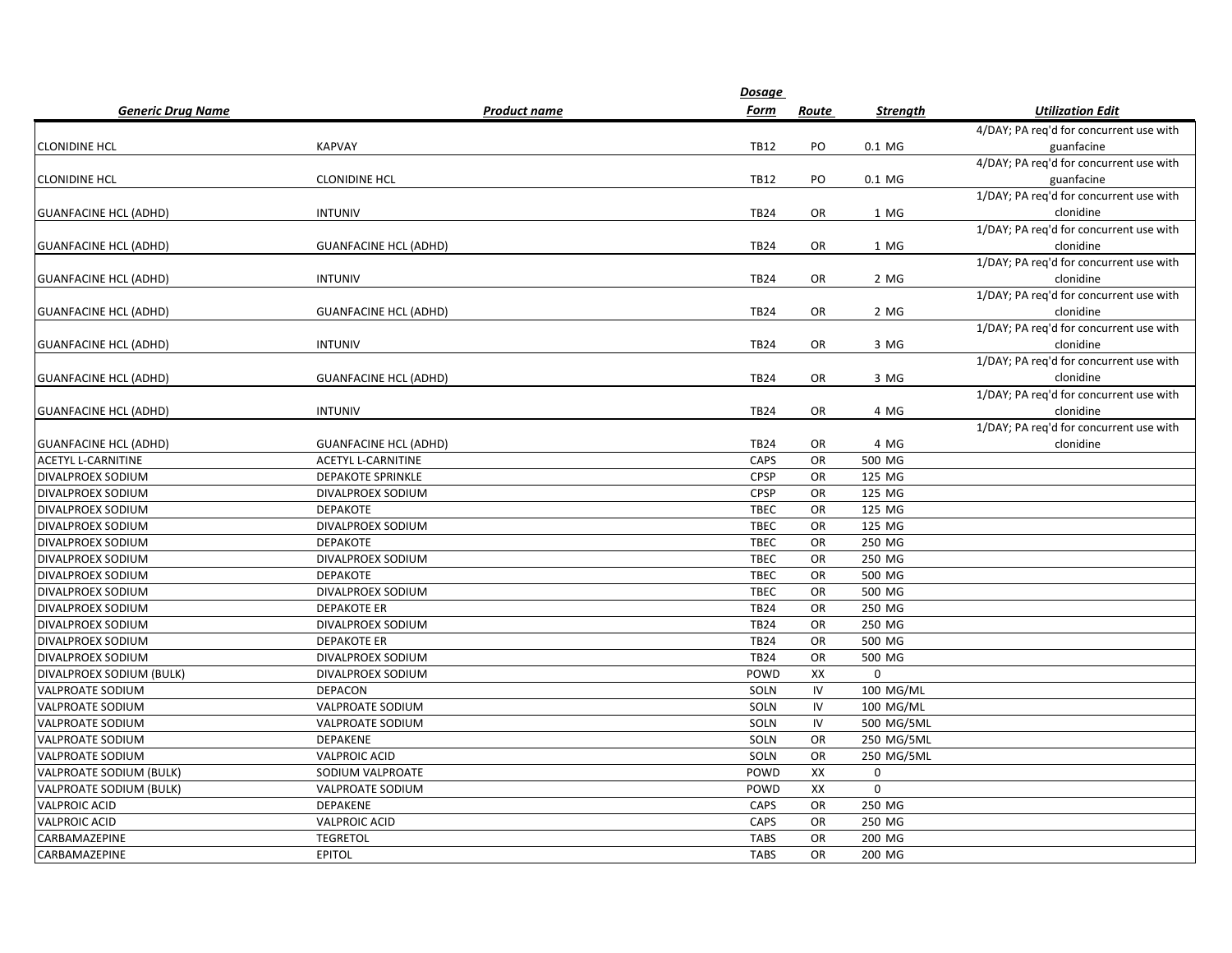|                          |                                                                   | Dosage      |           |             |                         |
|--------------------------|-------------------------------------------------------------------|-------------|-----------|-------------|-------------------------|
| <b>Generic Drug Name</b> | <b>Product name</b>                                               | Form        | Route     | Strength    | <b>Utilization Edit</b> |
| CARBAMAZEPINE            | CARBAMAZEPINE                                                     | <b>TABS</b> | <b>OR</b> | 200 MG      |                         |
| CARBAMAZEPINE            | CARBAMAZEPINE                                                     | <b>CHEW</b> | <b>OR</b> | 100 MG      |                         |
| CARBAMAZEPINE            | <b>TEGRETOL</b>                                                   | <b>SUSP</b> | OR        | 100 MG/5ML  |                         |
| CARBAMAZEPINE            | CARBAMAZEPINE                                                     | <b>SUSP</b> | OR        | 100 MG/5ML  |                         |
| CARBAMAZEPINE            | CARBAMAZEPINE                                                     | POWD        | XX        | $\mathbf 0$ |                         |
| CARBAMAZEPINE            | CARBATROL                                                         | CP12        | OR        | 100 MG      |                         |
| CARBAMAZEPINE            | <b>CARBAMAZEPINE ER</b>                                           | CP12        | <b>OR</b> | 100 MG      |                         |
| CARBAMAZEPINE            | CARBATROL                                                         | CP12        | OR        | 200 MG      |                         |
| CARBAMAZEPINE            | CARBAMAZEPINE ER                                                  | CP12        | <b>OR</b> | 200 MG      |                         |
| CARBAMAZEPINE            | CARBATROL                                                         | CP12        | <b>OR</b> | 300 MG      |                         |
| CARBAMAZEPINE            | CARBAMAZEPINE ER                                                  | CP12        | OR        | 300 MG      |                         |
| CARBAMAZEPINE            | <b>TEGRETOL-XR</b>                                                | <b>TB12</b> | OR        | 100 MG      |                         |
| CARBAMAZEPINE            | <b>CARBAMAZEPINE ER</b>                                           | <b>TB12</b> | OR        | 100 MG      |                         |
| CARBAMAZEPINE            | <b>TEGRETOL-XR</b>                                                | <b>TB12</b> | <b>OR</b> | 200 MG      |                         |
| CARBAMAZEPINE            | <b>CARBAMAZEPINE ER</b>                                           | <b>TB12</b> | <b>OR</b> | 200 MG      |                         |
| CARBAMAZEPINE            | <b>TEGRETOL-XR</b>                                                | <b>TB12</b> | OR        | 400 MG      |                         |
| CARBAMAZEPINE            | <b>CARBAMAZEPINE ER</b>                                           | <b>TB12</b> | OR        | 400 MG      |                         |
| LAMOTRIGINE              | LAMICTAL                                                          | <b>TABS</b> | OR        | 25 MG       |                         |
| LAMOTRIGINE              | LAMOTRIGINE                                                       | <b>TABS</b> | <b>OR</b> | 25 MG       |                         |
| LAMOTRIGINE              | LAMICTAL                                                          | <b>TABS</b> | <b>OR</b> | 100 MG      |                         |
| LAMOTRIGINE              | LAMOTRIGINE                                                       | <b>TABS</b> | OR        | 100 MG      |                         |
| LAMOTRIGINE              | LAMICTAL                                                          | <b>TABS</b> | <b>OR</b> | 150 MG      |                         |
| LAMOTRIGINE              | <b>LAMOTRIGINE</b>                                                | <b>TABS</b> | <b>OR</b> | 150 MG      |                         |
| LAMOTRIGINE              | LAMICTAL                                                          | <b>TABS</b> | <b>OR</b> | 200 MG      |                         |
| LAMOTRIGINE              | <b>LAMOTRIGINE</b>                                                | <b>TABS</b> | OR        | 200 MG      |                         |
| LAMOTRIGINE              | LAMICTAL CHEWABLE DISPERSIBLE                                     | <b>CHEW</b> | <b>OR</b> | 5 MG        |                         |
| LAMOTRIGINE              | <b>LAMOTRIGINE</b>                                                | <b>CHEW</b> | <b>OR</b> | 5 MG        |                         |
| LAMOTRIGINE              | LAMICTAL CHEWABLE DISPERSIBLE                                     | <b>CHEW</b> | <b>OR</b> | 25 MG       |                         |
| LAMOTRIGINE              | LAMOTRIGINE                                                       | <b>CHEW</b> | OR        | 25 MG       |                         |
| LAMOTRIGINE              | LAMICTAL STARTER/TAKING VALPROATE                                 | KIT         | OR        | $\mathbf 0$ |                         |
| LAMOTRIGINE              | LAMOTRIGINE STARTER KIT 25MG (35 TAB)                             | KIT         | OR        | $\mathbf 0$ |                         |
| LAMOTRIGINE              | SUBVENITE STARTER KIT/BLUE                                        | KIT         | OR        | $\mathbf 0$ |                         |
| LAMOTRIGINE              | LAMICTAL STARTER/NOT TAKING CARBAMAZEPINE                         | KIT         | <b>OR</b> | $\mathbf 0$ |                         |
| LAMOTRIGINE              | LAMOTRIGINE STARTER KIT 25 MG (42 TAB) & 100MG (7 TAB)            | KIT         | OR        | $\mathbf 0$ |                         |
| LAMOTRIGINE              | SUBVENITE STARTER KIT/ORANGE                                      | KIT         | <b>OR</b> | $\mathbf 0$ |                         |
| LAMOTRIGINE              | LAMICTAL STARTER/TAKING CARBAMAZEPINE/NOT TAKING VALPROATE        | KIT         | OR        | $\Omega$    |                         |
| LAMOTRIGINE              | LAMOTRIGINE STARTER KIT 25MG (84 TAB) & 100MG (14 TAB)            | KIT         | OR        | $\mathbf 0$ |                         |
| LAMOTRIGINE              | SUBVENITE STARTER KIT/GREEN                                       | KIT         | OR        | $\mathbf 0$ |                         |
| LAMOTRIGINE              | LAMICTAL ODT KIT 25MG (21 TAB) & 50MG (7 TAB)                     | KIT         | OR        | $\mathbf 0$ |                         |
| LAMOTRIGINE              | LAMOTRIGINE ODT KIT 25/50MG                                       | KIT         | <b>OR</b> | $\mathsf 0$ |                         |
| LAMOTRIGINE              | LAMICTAL ODT KIT 50MG (42 TAB) & 100MG (14 TAB)                   | KIT         | <b>OR</b> | $\mathbf 0$ |                         |
| LAMOTRIGINE              | LAMOTRIGINE ODT KIT 50/100MG                                      | KIT         | OR        | $\mathsf 0$ |                         |
| LAMOTRIGINE              | LAMICTAL ODT KIT 25MG (14 TAB) & 50MG (14 TAB) & 100MG (7 TAB)    | KIT         | OR        | $\mathbf 0$ |                         |
| LAMOTRIGINE              | LAMOTRIGINE ODT KIT 25MG (14 TAB) & 50MG (14 TAB) & 100MG (7 TAB) | KIT         | OR        | $\mathbf 0$ |                         |
| <b>LAMOTRIGINE</b>       | LAMICTAL XR KIT 25MG (21 TAB) & 50MG (7 TAB)                      | KIT         | <b>OR</b> | $\mathbf 0$ |                         |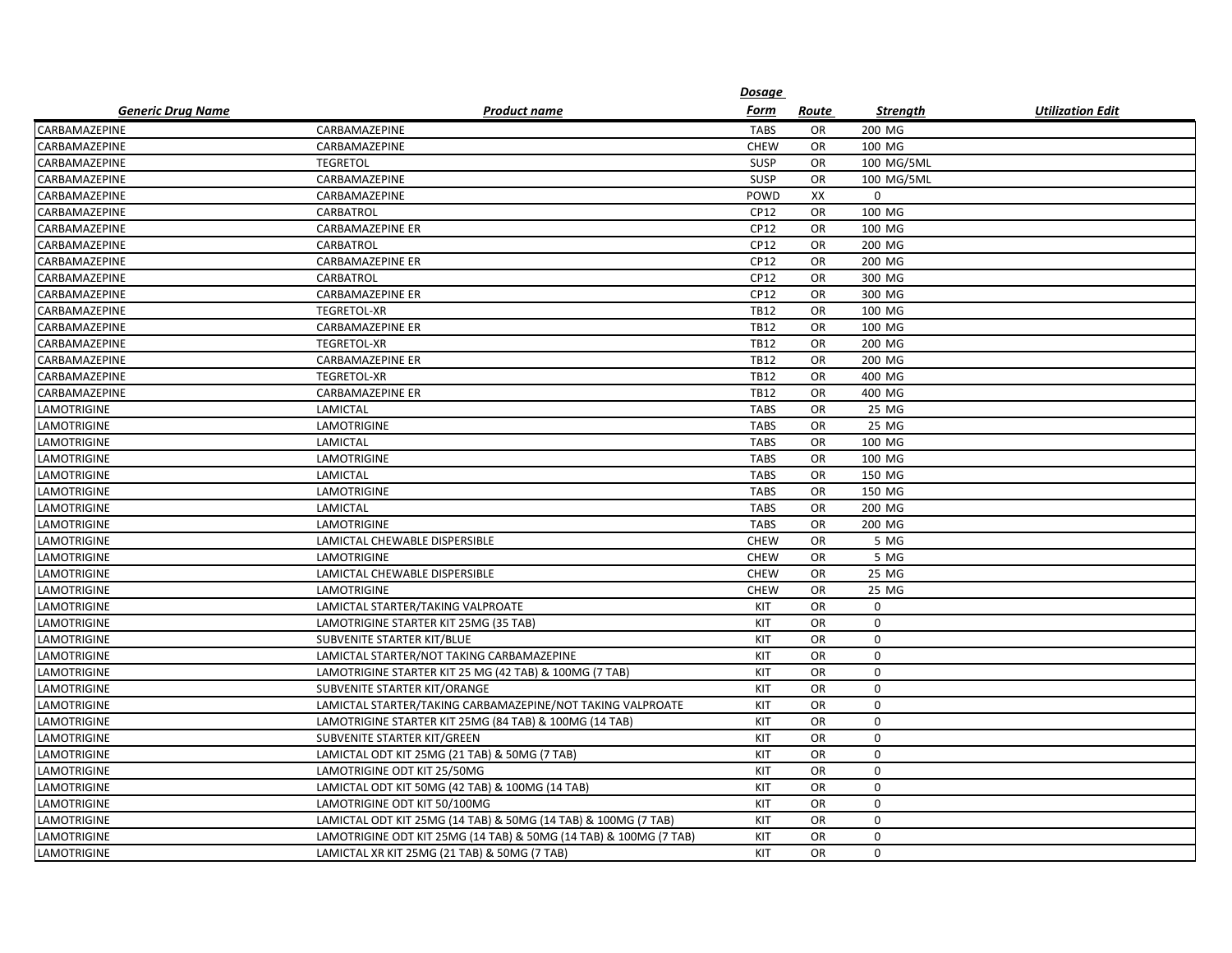|                          |                                                                | Dosage      |           |             |                         |
|--------------------------|----------------------------------------------------------------|-------------|-----------|-------------|-------------------------|
| <b>Generic Drug Name</b> | <b>Product name</b>                                            | Form        | Route     | Strength    | <b>Utilization Edit</b> |
| LAMOTRIGINE              | LAMICTAL XR KIT 25MG (14 TAB) & 50MG (14 TAB) & 100MG (7 TAB)  | KIT         | OR        | $\mathbf 0$ |                         |
| LAMOTRIGINE              | LAMICTAL XR KIT 50MG (14 TAB) & 100MG (14 TAB) & 200MG (7 TAB) | KIT         | <b>OR</b> | 0           |                         |
| LAMOTRIGINE              | <b>LAMICTAL ODT</b>                                            | <b>TBDP</b> | <b>OR</b> | 25 MG       |                         |
| LAMOTRIGINE              | <b>LAMOTRIGINE ODT</b>                                         | <b>TBDP</b> | OR        | 25 MG       |                         |
| LAMOTRIGINE              | <b>LAMICTAL ODT</b>                                            | <b>TBDP</b> | <b>OR</b> | 50 MG       |                         |
| LAMOTRIGINE              | <b>LAMOTRIGINE ODT</b>                                         | <b>TBDP</b> | <b>OR</b> | 50 MG       |                         |
| LAMOTRIGINE              | <b>LAMICTAL ODT</b>                                            | <b>TBDP</b> | <b>OR</b> | 100 MG      |                         |
| LAMOTRIGINE              | <b>LAMOTRIGINE ODT</b>                                         | <b>TBDP</b> | <b>OR</b> | 100 MG      |                         |
| LAMOTRIGINE              | <b>LAMICTAL ODT</b>                                            | <b>TBDP</b> | OR        | 200 MG      |                         |
| LAMOTRIGINE              | <b>LAMOTRIGINE ODT</b>                                         | <b>TBDP</b> | <b>OR</b> | 200 MG      |                         |
| LAMOTRIGINE              | <b>LAMICTAL XR</b>                                             | <b>TB24</b> | OR        | 25 MG       |                         |
| LAMOTRIGINE              | <b>LAMOTRIGINE ER</b>                                          | <b>TB24</b> | <b>OR</b> | 25 MG       |                         |
| LAMOTRIGINE              | <b>LAMICTAL XR</b>                                             | <b>TB24</b> | <b>OR</b> | 50 MG       |                         |
| LAMOTRIGINE              | <b>LAMOTRIGINE ER</b>                                          | <b>TB24</b> | OR        | 50 MG       |                         |
| LAMOTRIGINE              | <b>LAMICTAL XR</b>                                             | <b>TB24</b> | <b>OR</b> | 100 MG      |                         |
| LAMOTRIGINE              | <b>LAMOTRIGINE ER</b>                                          | <b>TB24</b> | OR        | 100 MG      |                         |
| LAMOTRIGINE              | <b>LAMICTAL XR</b>                                             | <b>TB24</b> | OR        | 200 MG      |                         |
| LAMOTRIGINE              | <b>LAMOTRIGINE ER</b>                                          | <b>TB24</b> | OR        | 200 MG      |                         |
| LAMOTRIGINE              | <b>LAMICTAL XR</b>                                             | <b>TB24</b> | <b>OR</b> | 250 MG      |                         |
| LAMOTRIGINE              | <b>LAMOTRIGINE ER</b>                                          | <b>TB24</b> | <b>OR</b> | 250 MG      |                         |
| LAMOTRIGINE              | <b>LAMICTAL XR</b>                                             | <b>TB24</b> | OR        | 300 MG      |                         |
| LAMOTRIGINE              | <b>LAMOTRIGINE ER</b>                                          | <b>TB24</b> | <b>OR</b> | 300 MG      |                         |
| OXCARBAZEPINE            | TRILEPTAL                                                      | <b>TABS</b> | OR        | 150 MG      |                         |
| OXCARBAZEPINE            | OXCARBAZEPINE                                                  | <b>TABS</b> | OR        | 150 MG      |                         |
| OXCARBAZEPINE            | TRILEPTAL                                                      | <b>TABS</b> | OR        | 300 MG      |                         |
| OXCARBAZEPINE            | OXCARBAZEPINE                                                  | <b>TABS</b> | <b>OR</b> | 300 MG      |                         |
| OXCARBAZEPINE            | TRILEPTAL                                                      | <b>TABS</b> | <b>OR</b> | 600 MG      |                         |
| OXCARBAZEPINE            | OXCARBAZEPINE                                                  | <b>TABS</b> | OR        | 600 MG      |                         |
| OXCARBAZEPINE            | TRILEPTAL                                                      | <b>SUSP</b> | OR        | 300 MG/5ML  |                         |
| OXCARBAZEPINE            | OXCARBAZEPINE                                                  | <b>SUSP</b> | <b>OR</b> | 300 MG/5ML  |                         |
| OXCARBAZEPINE            | <b>OXTELLAR XR</b>                                             | <b>TB24</b> | OR        | 150 MG      |                         |
| OXCARBAZEPINE            | <b>OXTELLAR XR</b>                                             | <b>TB24</b> | OR        | 300 MG      |                         |
| OXCARBAZEPINE            | <b>OXTELLAR XR</b>                                             | <b>TB24</b> | OR        | 600 MG      |                         |
| PREGABALIN               | <b>LYRICA</b>                                                  | CAPS        | <b>OR</b> | 25 MG       | 3/DAY                   |
| PREGABALIN               | PREGABALIN                                                     | CAPS        | OR        | 25 MG       | 3/DAY                   |
| PREGABALIN               | <b>LYRICA</b>                                                  | CAPS        | OR        | 50 MG       | 3/DAY                   |
| PREGABALIN               | PREGABALIN                                                     | CAPS        | <b>OR</b> | 50 MG       | 3/DAY                   |
| PREGABALIN               | LYRICA                                                         | CAPS        | OR        | 75 MG       | 3/DAY                   |
| PREGABALIN               | PREGABALIN                                                     | CAPS        | <b>OR</b> | 75 MG       | 3/DAY                   |
| PREGABALIN               | LYRICA                                                         | CAPS        | OR        | 100 MG      | 3/DAY                   |
| PREGABALIN               | PREGABALIN                                                     | CAPS        | OR        | 100 MG      | 3/DAY                   |
| PREGABALIN               | LYRICA                                                         | CAPS        | OR        | 150 MG      | 3/DAY                   |
| PREGABALIN               | PREGABALIN                                                     | CAPS        | OR        | 150 MG      | 3/DAY                   |
| PREGABALIN               | <b>LYRICA</b>                                                  | <b>CAPS</b> | <b>OR</b> | 200 MG      | 3/DAY                   |
| PREGABALIN               | PREGABALIN                                                     | CAPS        | OR        | 200 MG      | 3/DAY                   |
|                          |                                                                |             |           |             |                         |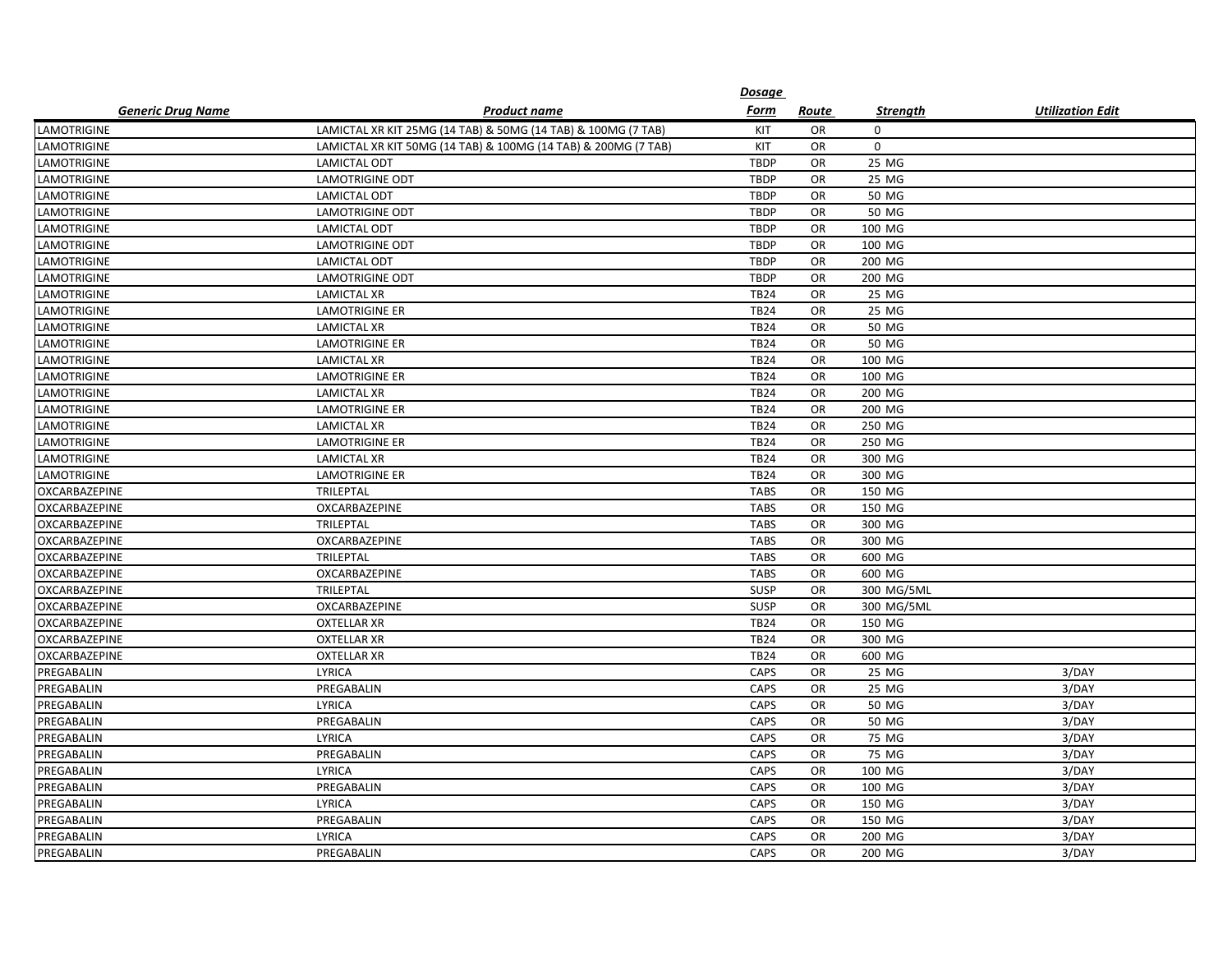|                                                                        |                               | <u>Dosage</u> |           |          |                         |
|------------------------------------------------------------------------|-------------------------------|---------------|-----------|----------|-------------------------|
| <b>Generic Drug Name</b>                                               | Product name                  | Form          | Route     | Strength | <b>Utilization Edit</b> |
| PREGABALIN                                                             | <b>LYRICA</b>                 | CAPS          | OR        | 225 MG   | 2/DAY                   |
| PREGABALIN                                                             | PREGABALIN                    | CAPS          | OR        | 225 MG   | 2/DAY                   |
| PREGABALIN                                                             | <b>LYRICA</b>                 | CAPS          | <b>OR</b> | 300 MG   | 2/DAY                   |
| PREGABALIN                                                             | PREGABALIN                    | CAPS          | <b>OR</b> | 300 MG   | 2/DAY                   |
| PREGABALIN                                                             | LYRICA                        | SOLN          | OR        | 20 MG/ML | 30ML/DAY                |
| PREGABALIN                                                             | PREGABALIN                    | SOLN          | <b>OR</b> | 20 MG/ML | 30ML/DAY                |
| <b>TOPIRAMATE</b>                                                      | <b>QUDEXY XR</b>              | <b>CPDR</b>   | <b>OR</b> | 25 MG    | 2/DAY                   |
| <b>TOPIRAMATE</b>                                                      | TOPIRAMATE ER SPRINKLE        | <b>CPDR</b>   | <b>OR</b> | 25 MG    | 2/DAY                   |
| <b>TOPIRAMATE</b>                                                      | <b>QUDEXY XR</b>              | <b>CPDR</b>   | OR        | 50 MG    | 2/DAY                   |
| <b>TOPIRAMATE</b>                                                      | TOPIRAMATE ER SPRINKLE        | <b>CPDR</b>   | <b>OR</b> | 50 MG    | 2/DAY                   |
| <b>TOPIRAMATE</b>                                                      | <b>QUDEXY XR</b>              | <b>CPDR</b>   | OR        | 100 MG   | 2/DAY                   |
| <b>TOPIRAMATE</b>                                                      | TOPIRAMATE ER SPRINKLE        | <b>CPDR</b>   | OR        | 100 MG   | 2/DAY                   |
| <b>TOPIRAMATE</b>                                                      | <b>QUDEXY XR</b>              | <b>CPDR</b>   | <b>OR</b> | 150 MG   | 2/DAY                   |
| <b>TOPIRAMATE</b>                                                      | <b>TOPIRAMATE ER SPRINKLE</b> | <b>CPDR</b>   | <b>OR</b> | 150 MG   | 2/DAY                   |
| <b>TOPIRAMATE</b>                                                      | <b>QUDEXY XR</b>              | <b>CPDR</b>   | <b>OR</b> | 200 MG   | 2/DAY                   |
| <b>TOPIRAMATE</b>                                                      | TOPIRAMATE ER SPRINKLE        | <b>CPDR</b>   | OR        | 200 MG   | 2/DAY                   |
| <b>TOPIRAMATE</b>                                                      | <b>TOPAMAX</b>                | <b>TABS</b>   | OR        | 25 MG    |                         |
| <b>TOPIRAMATE</b>                                                      | <b>TOPIRAMATE</b>             | <b>TABS</b>   | <b>OR</b> | 25 MG    |                         |
| <b>TOPIRAMATE</b>                                                      | <b>TOPAMAX</b>                | <b>TABS</b>   | OR        | 50 MG    |                         |
| <b>TOPIRAMATE</b>                                                      | <b>TOPIRAMATE</b>             | <b>TABS</b>   | <b>OR</b> | 50 MG    |                         |
| <b>TOPIRAMATE</b>                                                      | <b>TOPAMAX</b>                | <b>TABS</b>   | <b>OR</b> | 100 MG   |                         |
| <b>TOPIRAMATE</b>                                                      | <b>TOPIRAMATE</b>             | <b>TABS</b>   | <b>OR</b> | 100 MG   |                         |
| <b>TOPIRAMATE</b>                                                      | <b>TOPAMAX</b>                | <b>TABS</b>   | <b>OR</b> | 200 MG   |                         |
| TOPIRAMATE                                                             | <b>TOPIRAMATE</b>             | <b>TABS</b>   | <b>OR</b> | 200 MG   |                         |
| <b>TOPIRAMATE</b>                                                      | <b>TOPAMAX SPRINKLE</b>       | <b>CPSP</b>   | OR        | 15 MG    |                         |
| <b>TOPIRAMATE</b>                                                      | <b>TOPIRAMATE</b>             | <b>CPSP</b>   | OR        | 15 MG    |                         |
| <b>TOPIRAMATE</b>                                                      | <b>TOPAMAX SPRINKLE</b>       | <b>CPSP</b>   | OR        | 25 MG    |                         |
| <b>TOPIRAMATE</b>                                                      | <b>TOPIRAMATE</b>             | <b>CPSP</b>   | OR        | 25 MG    |                         |
| <b>TOPIRAMATE</b>                                                      | <b>TROKENDI XR</b>            | <b>CPDR</b>   | <b>OR</b> | 25 MG    | 2/DAY                   |
| <b>TOPIRAMATE</b>                                                      | <b>TROKENDI XR</b>            | <b>CPDR</b>   | OR        | 50 MG    | 2/DAY                   |
| <b>TOPIRAMATE</b>                                                      | <b>TROKENDI XR</b>            | <b>CPDR</b>   | <b>OR</b> | 100 MG   | 2/DAY                   |
| <b>TOPIRAMATE</b>                                                      | <b>TROKENDI XR</b>            | <b>CPDR</b>   | <b>OR</b> | 200 MG   | 2/DAY                   |
|                                                                        |                               |               |           |          |                         |
| <b>OTHER CNS AGENTS PRESCRIBED FOR THE TREATMENT OF MENTAL ILLNESS</b> |                               |               |           |          |                         |
| <b>ESTAZOLAM</b>                                                       | ESTAZOLAM                     | <b>TABS</b>   | OR        | 1 MG     | 1/DAY                   |
| <b>ESTAZOLAM</b>                                                       | ESTAZOLAM                     | <b>TABS</b>   | OR        | 2 MG     | 1/DAY                   |
| <b>FLURAZEPAM HCL</b>                                                  | FLURAZEPAM HCL                | CAPS          | OR        | 15 MG    | 1/DAY                   |
| FLURAZEPAM HCL                                                         | FLURAZEPAM HCL                | CAPS          | OR        | 30 MG    | 1/DAY                   |
| QUAZEPAM                                                               | <b>DORAL</b>                  | <b>TABS</b>   | OR        | 15 MG    | 1/DAY                   |
| QUAZEPAM                                                               | QUAZEPAM                      | <b>TABS</b>   | OR        | 15 MG    | 1/DAY                   |
| TEMAZEPAM                                                              | <b>RESTORIL</b>               | CAPS          | <b>OR</b> | 7.5 MG   | 1/DAY                   |
| TEMAZEPAM                                                              | TEMAZEPAM                     | CAPS          | <b>OR</b> | 7.5 MG   | 1/DAY                   |
| <b>TEMAZEPAM</b>                                                       | <b>RESTORIL</b>               | CAPS          | <b>OR</b> | 15 MG    | 1/DAY                   |

TEMAZEPAM TEMAZEPAM CAPS OR 15 MG 1/DAY TEMAZEPAM RESTORIL CAPS OR 22.5 MG 1/DAY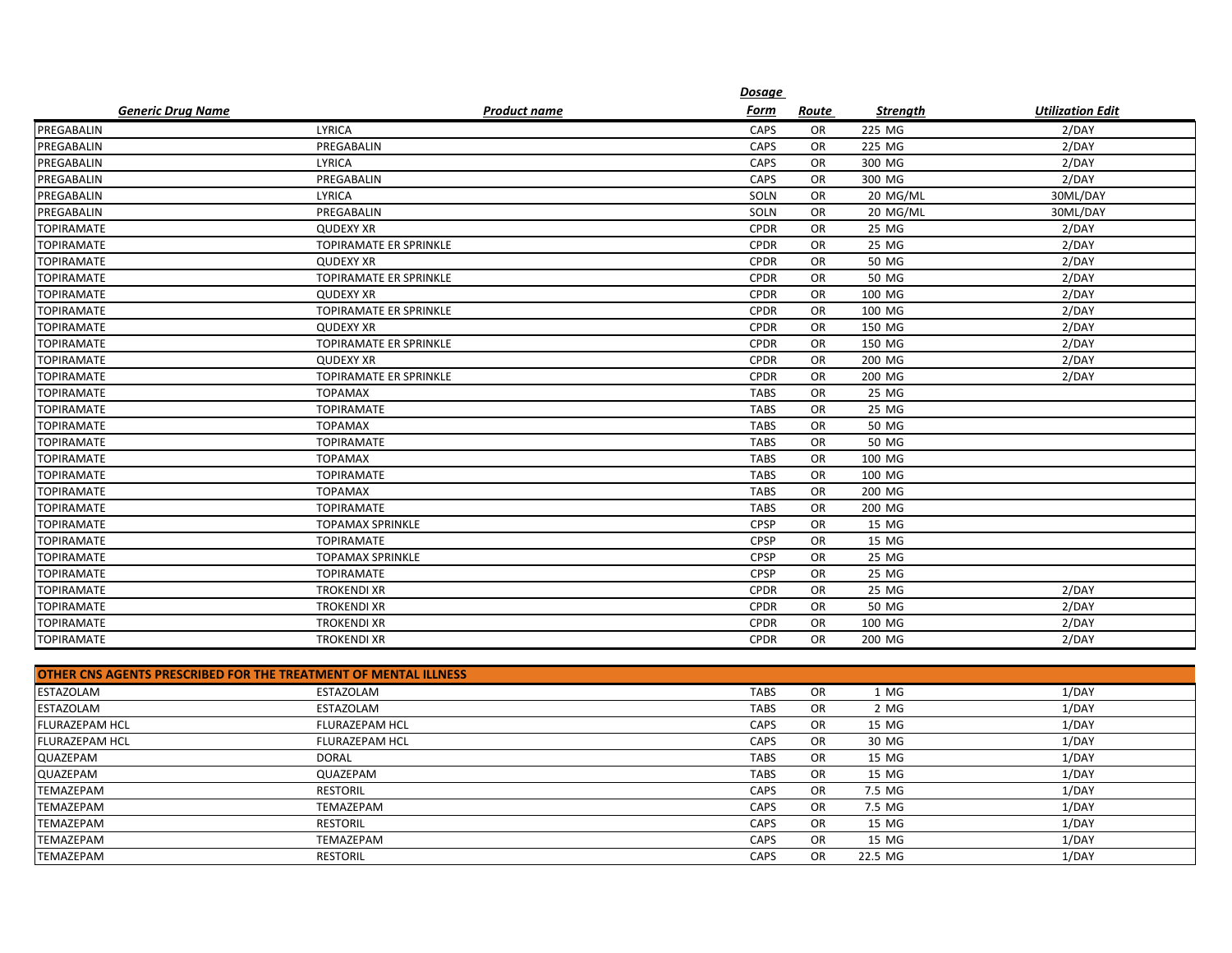|                          |                             | <b>Dosage</b> |           |                  |                                 |
|--------------------------|-----------------------------|---------------|-----------|------------------|---------------------------------|
| <b>Generic Drug Name</b> | Product name                | Form          | Route     | <b>Strength</b>  | <b>Utilization Edit</b>         |
| TEMAZEPAM                | TEMAZEPAM                   | CAPS          | OR        | 22.5 MG          | 1/DAY                           |
| TEMAZEPAM                | <b>RESTORIL</b>             | CAPS          | <b>OR</b> | 30 MG            | 1/DAY                           |
| TEMAZEPAM                | TEMAZEPAM                   | CAPS          | OR        | 30 MG            | 1/DAY                           |
| TRIAZOLAM                | TRIAZOLAM                   | <b>TABS</b>   | OR        | 0.125 MG         | 1/DAY                           |
| TRIAZOLAM                | <b>HALCION</b>              | <b>TABS</b>   | OR        | 0.25 MG          | 1/DAY                           |
| TRIAZOLAM                | TRIAZOLAM                   | <b>TABS</b>   | OR        | 0.25 MG          | 1/DAY                           |
| <b>ESZOPICLONE</b>       | LUNESTA                     | <b>TABS</b>   | <b>OR</b> | 1 MG             | 1/DAY                           |
| <b>ESZOPICLONE</b>       | <b>ESZOPICLONE</b>          | <b>TABS</b>   | <b>OR</b> | 1 MG             | 1/DAY                           |
| <b>ESZOPICLONE</b>       | <b>LUNESTA</b>              | <b>TABS</b>   | <b>OR</b> | 2 MG             | 1/DAY                           |
| <b>ESZOPICLONE</b>       | <b>ESZOPICLONE</b>          | <b>TABS</b>   | OR        | 2 MG             | 1/DAY                           |
| <b>ESZOPICLONE</b>       | LUNESTA                     | <b>TABS</b>   | OR        | 3 MG             | 1/DAY                           |
| <b>ESZOPICLONE</b>       | <b>ESZOPICLONE</b>          | <b>TABS</b>   | <b>OR</b> | 3 MG             | 1/DAY                           |
| ZALEPLON                 | SONATA                      | CAPS          | OR        | 5 MG             | 2/DAY                           |
| ZALEPLON                 | ZALEPLON                    | CAPS          | OR        | 5 MG             | 2/DAY                           |
| ZALEPLON                 | SONATA                      | CAPS          | OR        | 10 MG            | 2/DAY                           |
| ZALEPLON                 | ZALEPLON                    | CAPS          | OR        | 10 MG            | 2/DAY                           |
| ZOLPIDEM TARTRATE        | AMBIEN                      | <b>TABS</b>   | OR        | 5 MG             | 1/DAY                           |
| <b>ZOLPIDEM TARTRATE</b> | <b>ZOLPIDEM TARTRATE</b>    | <b>TABS</b>   | OR        | 5 MG             | 1/DAY                           |
| ZOLPIDEM TARTRATE        | AMBIEN                      | <b>TABS</b>   | OR        | 10 MG            | 1/DAY                           |
| ZOLPIDEM TARTRATE        | <b>ZOLPIDEM TARTRATE</b>    | <b>TABS</b>   | <b>OR</b> | 10 MG            | 1/DAY                           |
| <b>ZOLPIDEM TARTRATE</b> | <b>AMBIEN CR</b>            | TBCR          | <b>OR</b> | 6.25 MG          | 1/DAY                           |
| <b>ZOLPIDEM TARTRATE</b> | <b>ZOLPIDEM TARTRATE ER</b> | <b>TBCR</b>   | <b>OR</b> | 6.25 MG          | 1/DAY                           |
| <b>ZOLPIDEM TARTRATE</b> | <b>AMBIEN CR</b>            | <b>TBCR</b>   | OR        | 12.5 MG          | 1/DAY                           |
| ZOLPIDEM TARTRATE        | <b>ZOLPIDEM TARTRATE ER</b> | <b>TBCR</b>   | OR        | 12.5 MG          | 1/DAY                           |
| <b>ZOLPIDEM TARTRATE</b> | <b>INTERMEZZO</b>           | <b>SUBL</b>   | <b>SL</b> | 1.75 MG          | 1/DAY                           |
| <b>ZOLPIDEM TARTRATE</b> | <b>ZOLPIDEM TARTRATE</b>    | <b>SUBL</b>   | <b>SL</b> | 1.75 MG          | 1/DAY                           |
| ZOLPIDEM TARTRATE        | <b>INTERMEZZO</b>           | SUBL          | <b>SL</b> | 3.5 <sub>M</sub> | 1/DAY                           |
| <b>ZOLPIDEM TARTRATE</b> | <b>ZOLPIDEM TARTRATE</b>    | <b>SUBL</b>   | <b>SL</b> | 3.5 MG           | 1/DAY                           |
| <b>ZOLPIDEM TARTRATE</b> | <b>EDLUAR</b>               | SUBL          | <b>SL</b> | 5 MG             | 1/DAY                           |
| <b>ZOLPIDEM TARTRATE</b> | <b>EDLUAR</b>               | <b>SUBL</b>   | <b>SL</b> | 10 MG            | 1/DAY                           |
| ZOLPIDEM TARTRATE        | <b>ZOLPIMIST</b>            | SOLN          | OR        | 5 MG/ACT         | 2 SPRAYS (0.25ML)/DAY           |
| LEMBOREXANT              | <b>DAYVIGO</b>              | <b>TABS</b>   | OR        | 5 MG             | 1/DAY; Age 18 years and older   |
| LEMBOREXANT              | <b>DAYVIGO</b>              | <b>TABS</b>   | <b>OR</b> | 10 MG            | 1/DAY; Age 18 years and older   |
| RAMELTEON                | <b>ROZEREM</b>              | <b>TABS</b>   | OR        | 8 MG             | 1/DAY                           |
| RAMELTEON                | RAMELTEON                   | <b>TABS</b>   | <b>OR</b> | 8 MG             | 1/DAY                           |
| <b>TASIMELTEON</b>       | <b>HETLIOZ</b>              | CAPS          | <b>OR</b> | 20 MG            | 1/DAY; Age 3 years and older    |
| <b>TASIMELTEON</b>       | <b>HETLIOZ LQ</b>           | SUSP          | OR        | 4 MG/ML          | 5ML/DAY; Age 3 years and older  |
| SUVOREXANT               | <b>BELSOMRA</b>             | <b>TABS</b>   | OR        | 5 MG             | 1/DAY                           |
| SUVOREXANT               | <b>BELSOMRA</b>             | <b>TABS</b>   | OR        | 10 MG            | 1/DAY                           |
| SUVOREXANT               | <b>BELSOMRA</b>             | <b>TABS</b>   | OR        | 15 MG            | 1/DAY                           |
| SUVOREXANT               | <b>BELSOMRA</b>             | <b>TABS</b>   | <b>OR</b> | 20 MG            | 1/DAY                           |
| AMPHETAMINE              | <b>ADZENYS ER</b>           | SUSP          | OR        | 1.25 MG/ML       | 15ML/DAY; Age 6 years and older |
| AMPHETAMINE              | AMPHETAMINE                 | SUSP          | OR        | 1.25 MG/ML       | 15ML/DAY; Age 6 years and older |
| AMPHETAMINE              | <b>DYANAVEL XR</b>          | SUSP          | <b>OR</b> | 2.5 MG/ML        | 8ML/DAY; Age 6 years and older  |
| AMPHETAMINE              | <b>ADZENYS XR</b>           | <b>TBDP</b>   | OR        | 3.1 MG           | 1/DAY; Age 6 years and older    |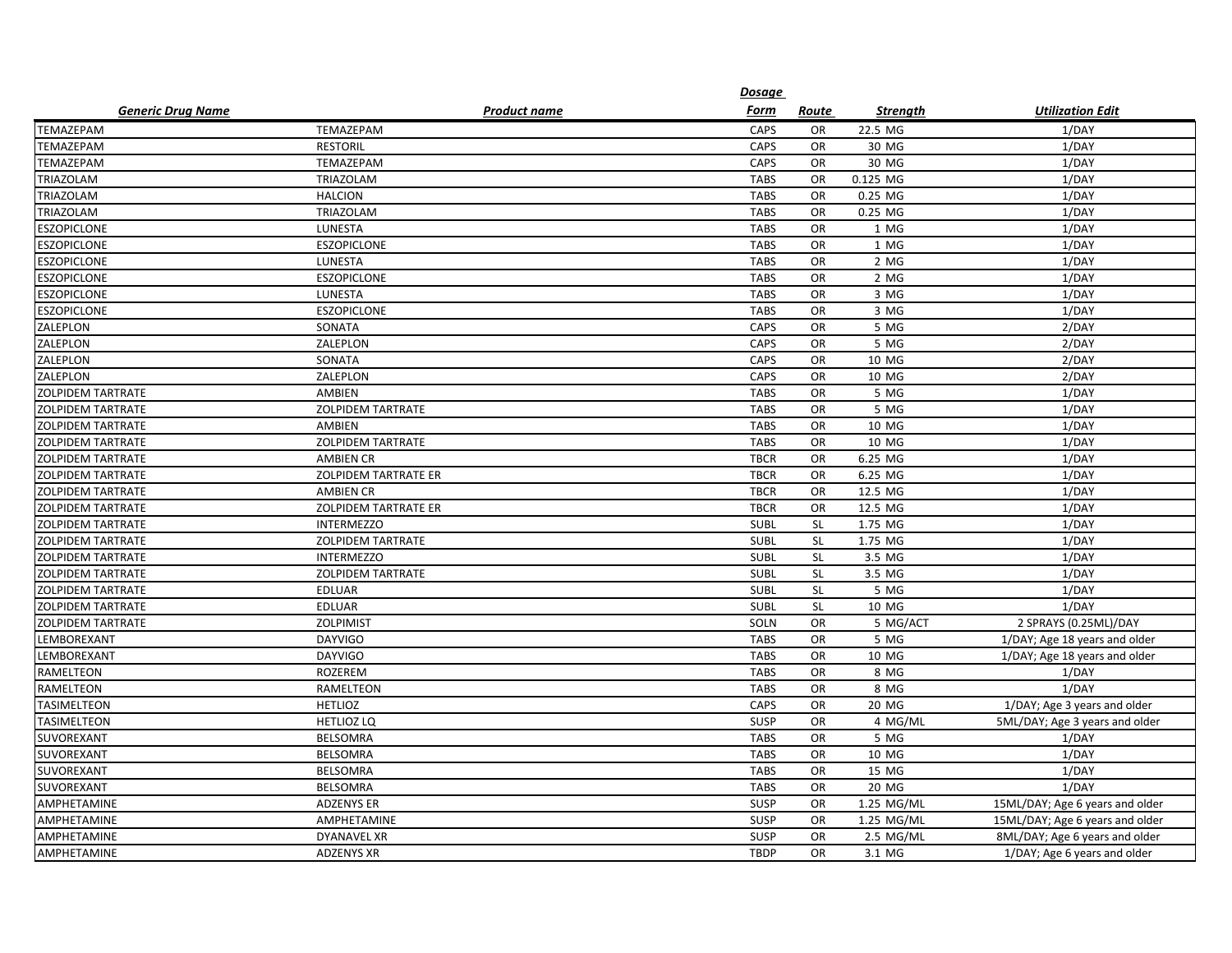|                             |                              | Dosage      |           |                 |                                 |
|-----------------------------|------------------------------|-------------|-----------|-----------------|---------------------------------|
| <b>Generic Drug Name</b>    | <b>Product name</b>          | <b>Form</b> | Route     | <b>Strength</b> | <b>Utilization Edit</b>         |
| AMPHETAMINE                 | <b>ADZENYS XR</b>            | <b>TBDP</b> | <b>OR</b> | 6.3 MG          | 1/DAY; Age 6 years and older    |
| <b>AMPHETAMINE</b>          | <b>ADZENYS XR</b>            | <b>TBDP</b> | <b>OR</b> | 9.4 MG          | 1/DAY; Age 6 years and older    |
| AMPHETAMINE                 | <b>ADZENYS XR</b>            | <b>TBDP</b> | OR        | 12.5 MG         | 1/DAY; Age 6 years and older    |
| AMPHETAMINE                 | <b>ADZENYS XR</b>            | <b>TBDP</b> | OR        | 15.7 MG         | 1/DAY; Age 6 years and older    |
| AMPHETAMINE                 | <b>ADZENYS XR</b>            | <b>TBDP</b> | <b>OR</b> | 18.8 MG         | 1/DAY; Age 6 years and older    |
| <b>AMPHETAMINE SULFATE</b>  | <b>EVEKEO</b>                | <b>TABS</b> | OR        | 5 MG            | 2/DAY; Age 3 years and older    |
| AMPHETAMINE SULFATE         | AMPHETAMINE SULFATE          | <b>TABS</b> | <b>OR</b> | 5 MG            | 2/DAY; Age 3 years and older    |
| <b>AMPHETAMINE SULFATE</b>  | <b>EVEKEO</b>                | <b>TABS</b> | <b>OR</b> | 10 MG           | 6/DAY; Age 3 years and older    |
| <b>AMPHETAMINE SULFATE</b>  | AMPHETAMINE SULFATE          | <b>TABS</b> | <b>OR</b> | 10 MG           | 6/DAY; Age 3 years and older    |
| <b>AMPHETAMINE SULFATE</b>  | <b>EVEKEO ODT</b>            | <b>TBDP</b> | OR        | 5 MG            | 2/DAY; Age 6 years and older    |
| <b>AMPHETAMINE SULFATE</b>  | <b>EVEKEO ODT</b>            | <b>TBDP</b> | <b>OR</b> | 10 MG           | 2/DAY; Age 6 years and older    |
| <b>AMPHETAMINE SULFATE</b>  | <b>EVEKEO ODT</b>            | <b>TBDP</b> | <b>OR</b> | 15 MG           | 2/DAY; Age 6 years and older    |
| <b>AMPHETAMINE SULFATE</b>  | <b>EVEKEO ODT</b>            | <b>TBDP</b> | OR        | 20 MG           | 2/DAY; Age 6 years and older    |
| DEXTROAMPHETAMINE SULFATE   | ZENZEDI                      | <b>TABS</b> | OR        | 2.5 MG          | 1/DAY; Age 3 years and older    |
| DEXTROAMPHETAMINE SULFATE   | ZENZEDI                      | <b>TABS</b> | OR        | 5 MG            | 1/DAY; Age 3 years and older    |
| DEXTROAMPHETAMINE SULFATE   | DEXTROAMPHETAMINE SULFATE    | <b>TABS</b> | OR        | 5 MG            | 1/DAY; Age 3 years and older    |
| DEXTROAMPHETAMINE SULFATE   | ZENZEDI                      | <b>TABS</b> | OR        | 7.5 MG          | 2/DAY; Age 3 years and older    |
| DEXTROAMPHETAMINE SULFATE   | ZENZEDI                      | <b>TABS</b> | OR        | 10 MG           | 4/DAY; Age 3 years and older    |
| DEXTROAMPHETAMINE SULFATE   | DEXTROAMPHETAMINE SULFATE    | <b>TABS</b> | OR        | 10 MG           | 4/DAY; Age 3 years and older    |
| DEXTROAMPHETAMINE SULFATE   | <b>ZENZEDI</b>               | <b>TABS</b> | <b>OR</b> | 15 MG           | 1/DAY; Age 3 years and older    |
| DEXTROAMPHETAMINE SULFATE   | <b>ZENZEDI</b>               | <b>TABS</b> | <b>OR</b> | 20 MG           | 2/DAY; Age 3 years and older    |
| DEXTROAMPHETAMINE SULFATE   | <b>ZENZEDI</b>               | <b>TABS</b> | <b>OR</b> | 30 MG           | 2/DAY; Age 3 years and older    |
| DEXTROAMPHETAMINE SULFATE   | <b>PROCENTRA</b>             | SOLN        | OR        | 5 MG/5ML        | 40ML/DAY; Age 3 years and older |
| DEXTROAMPHETAMINE SULFATE   | DEXTROAMPHETAMINE SULFATE    | SOLN        | <b>OR</b> | 5 MG/5ML        | 40ML/DAY; Age 3 years and older |
| DEXTROAMPHETAMINE SULFATE   | <b>DEXEDRINE</b>             | CP24        | <b>OR</b> | 5 MG            | 2/DAY; Age 6 years and older    |
| DEXTROAMPHETAMINE SULFATE   | DEXTROAMPHETAMINE SULFATE ER | CP24        | <b>OR</b> | 5 MG            | 2/DAY; Age 6 years and older    |
| DEXTROAMPHETAMINE SULFATE   | DEXEDRINE                    | CP24        | OR        | 10 MG           | 2/DAY; Age 6 years and older    |
| DEXTROAMPHETAMINE SULFATE   | DEXTROAMPHETAMINE SULFATE ER | <b>CP24</b> | <b>OR</b> | 10 MG           | 2/DAY; Age 6 years and older    |
| DEXTROAMPHETAMINE SULFATE   | <b>DEXEDRINE</b>             | CP24        | OR        | 15 MG           | 2/DAY; Age 6 years and older    |
| DEXTROAMPHETAMINE SULFATE   | DEXTROAMPHETAMINE SULFATE ER | CP24        | OR        | 15 MG           | 2/DAY; Age 6 years and older    |
| LISDEXAMFETAMINE DIMESYLATE | VYVANSE                      | CAPS        | OR        | 10 MG           | 1/DAY; Age 6 years and older    |
| LISDEXAMFETAMINE DIMESYLATE | VYVANSE                      | CAPS        | OR        | 20 MG           | 1/DAY; Age 6 years and older    |
| LISDEXAMFETAMINE DIMESYLATE | <b>VYVANSE</b>               | CAPS        | <b>OR</b> | 30 MG           | 1/DAY; Age 6 years and older    |
| LISDEXAMFETAMINE DIMESYLATE | <b>VYVANSE</b>               | CAPS        | <b>OR</b> | 40 MG           | 1/DAY; Age 6 years and older    |
| LISDEXAMFETAMINE DIMESYLATE | <b>VYVANSE</b>               | CAPS        | <b>OR</b> | 50 MG           | 1/DAY; Age 6 years and older    |
| LISDEXAMFETAMINE DIMESYLATE | VYVANSE                      | CAPS        | <b>OR</b> | 60 MG           | 1/DAY; Age 6 years and older    |
| LISDEXAMFETAMINE DIMESYLATE | VYVANSE                      | CAPS        | <b>OR</b> | 70 MG           | 1/DAY; Age 6 years and older    |
| LISDEXAMFETAMINE DIMESYLATE | VYVANSE                      | <b>CHEW</b> | <b>OR</b> | 10 MG           | 1/DAY; Age 6 years and older    |
| LISDEXAMFETAMINE DIMESYLATE | VYVANSE                      | <b>CHEW</b> | OR        | 20 MG           | 1/DAY; Age 6 years and older    |
| LISDEXAMFETAMINE DIMESYLATE | VYVANSE                      | <b>CHEW</b> | OR        | 30 MG           | 1/DAY; Age 6 years and older    |
| LISDEXAMFETAMINE DIMESYLATE | <b>VYVANSE</b>               | <b>CHEW</b> | <b>OR</b> | 40 MG           | 1/DAY; Age 6 years and older    |
| LISDEXAMFETAMINE DIMESYLATE | VYVANSE                      | <b>CHEW</b> | OR        | 50 MG           | 1/DAY; Age 6 years and older    |
| LISDEXAMFETAMINE DIMESYLATE | VYVANSE                      | <b>CHEW</b> | OR        | 60 MG           | 1/DAY; Age 6 years and older    |
| METHAMPHETAMINE HCL         | <b>DESOXYN</b>               | <b>TABS</b> | OR        | 5 MG            | Age 6 years and older           |
| METHAMPHETAMINE HCL         | METHAMPHETAMINE HCL          | <b>TABS</b> | OR        | 5 MG            | Age 6 years and older           |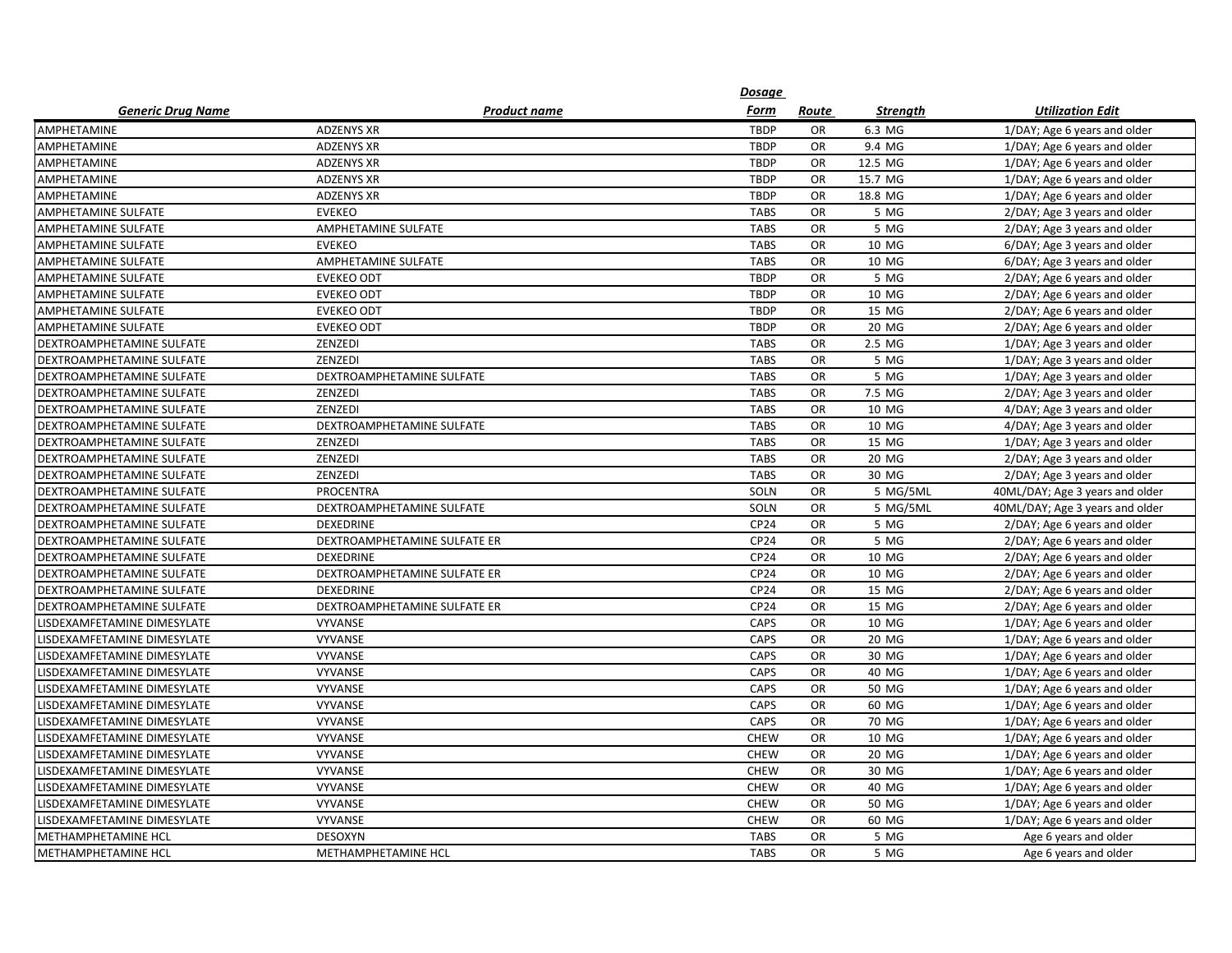|                                      |                               | Dosage      |           |                 |                               |
|--------------------------------------|-------------------------------|-------------|-----------|-----------------|-------------------------------|
| <b>Generic Drug Name</b>             | <b>Product name</b>           | Form        | Route     | <b>Strength</b> | <b>Utilization Edit</b>       |
| AMPHETAMINE-DEXTROAMPHETAMINE        | ADDERALL                      | <b>TABS</b> | <b>OR</b> | 5 MG            | 3/DAY; Age 3 years and older  |
| AMPHETAMINE-DEXTROAMPHETAMINE        | AMPHETAMINE/DEXTROAMPHETAMINE | <b>TABS</b> | <b>OR</b> | 5 MG            | 3/DAY; Age 3 years and older  |
| AMPHETAMINE-DEXTROAMPHETAMINE        | ADDERALL                      | <b>TABS</b> | <b>OR</b> | 7.5 MG          | 3/DAY; Age 3 years and older  |
| AMPHETAMINE-DEXTROAMPHETAMINE        | AMPHETAMINE/DEXTROAMPHETAMINE | <b>TABS</b> | <b>OR</b> | 7.5 MG          | 3/DAY; Age 3 years and older  |
| AMPHETAMINE-DEXTROAMPHETAMINE        | ADDERALL                      | <b>TABS</b> | <b>OR</b> | 10 MG           | 3/DAY; Age 3 years and older  |
| AMPHETAMINE-DEXTROAMPHETAMINE        | AMPHETAMINE/DEXTROAMPHETAMINE | <b>TABS</b> | <b>OR</b> | 10 MG           | 3/DAY; Age 3 years and older  |
| AMPHETAMINE-DEXTROAMPHETAMINE        | ADDERALL                      | <b>TABS</b> | <b>OR</b> | 12.5 MG         | 3/DAY; Age 3 years and older  |
| AMPHETAMINE-DEXTROAMPHETAMINE        | AMPHETAMINE/DEXTROAMPHETAMINE | <b>TABS</b> | <b>OR</b> | 12.5 MG         | 3/DAY; Age 3 years and older  |
| AMPHETAMINE-DEXTROAMPHETAMINE        | ADDERALL                      | <b>TABS</b> | <b>OR</b> | 15 MG           | 3/DAY; Age 3 years and older  |
| AMPHETAMINE-DEXTROAMPHETAMINE        | AMPHETAMINE/DEXTROAMPHETAMINE | <b>TABS</b> | <b>OR</b> | 15 MG           | 3/DAY; Age 3 years and older  |
| AMPHETAMINE-DEXTROAMPHETAMINE        | ADDERALL                      | <b>TABS</b> | <b>OR</b> | 20 MG           | 3/DAY; Age 3 years and older  |
| AMPHETAMINE-DEXTROAMPHETAMINE        | AMPHETAMINE/DEXTROAMPHETAMINE | <b>TABS</b> | <b>OR</b> | 20 MG           | 3/DAY; Age 3 years and older  |
| AMPHETAMINE-DEXTROAMPHETAMINE        | ADDERALL                      | <b>TABS</b> | <b>OR</b> | 30 MG           | 3/DAY; Age 3 years and older  |
| AMPHETAMINE-DEXTROAMPHETAMINE        | AMPHETAMINE/DEXTROAMPHETAMINE | <b>TABS</b> | <b>OR</b> | 30 MG           | 3/DAY; Age 3 years and older  |
| AMPHETAMINE-DEXTROAMPHETAMINE        | <b>ADDERALL XR</b>            | CP24        | <b>OR</b> | 5 MG            | 1/DAY; Age 6 years and older  |
| AMPHETAMINE-DEXTROAMPHETAMINE        | AMPHETAMINE/DEXTROAMPHETAMINE | CP24        | <b>OR</b> | 5 MG            | 1/DAY; Age 6 years and older  |
| AMPHETAMINE-DEXTROAMPHETAMINE        | <b>ADDERALL XR</b>            | <b>CP24</b> | <b>OR</b> | 10 MG           | 1/DAY; Age 6 years and older  |
| AMPHETAMINE-DEXTROAMPHETAMINE        | AMPHETAMINE/DEXTROAMPHETAMINE | <b>CP24</b> | <b>OR</b> | 10 MG           | 1/DAY; Age 6 years and older  |
| AMPHETAMINE-DEXTROAMPHETAMINE        | <b>ADDERALL XR</b>            | CP24        | <b>OR</b> | 15 MG           | 1/DAY; Age 6 years and older  |
| AMPHETAMINE-DEXTROAMPHETAMINE        | AMPHETAMINE/DEXTROAMPHETAMINE | CP24        | <b>OR</b> | 15 MG           | 1/DAY; Age 6 years and older  |
| AMPHETAMINE-DEXTROAMPHETAMINE        | <b>ADDERALL XR</b>            | CP24        | <b>OR</b> | 20 MG           | 2/DAY; Age 6 years and older  |
| AMPHETAMINE-DEXTROAMPHETAMINE        | AMPHETAMINE/DEXTROAMPHETAMINE | CP24        | <b>OR</b> | 20 MG           | 2/DAY; Age 6 years and older  |
| AMPHETAMINE-DEXTROAMPHETAMINE        | <b>ADDERALL XR</b>            | CP24        | <b>OR</b> | 25 MG           | 2/DAY; Age 6 years and older  |
| AMPHETAMINE-DEXTROAMPHETAMINE        | AMPHETAMINE/DEXTROAMPHETAMINE | <b>CP24</b> | <b>OR</b> | 25 MG           | 2/DAY; Age 6 years and older  |
| AMPHETAMINE-DEXTROAMPHETAMINE        | <b>ADDERALL XR</b>            | <b>CP24</b> | <b>OR</b> | 30 MG           | 2/DAY; Age 6 years and older  |
| AMPHETAMINE-DEXTROAMPHETAMINE        | AMPHETAMINE/DEXTROAMPHETAMINE | CP24        | <b>OR</b> | 30 MG           | 2/DAY; Age 6 years and older  |
| AMPHETAMINE-DEXTROAMPHETAMINE 3-BEAD | <b>MYDAYIS ER</b>             | CP24        | <b>OR</b> | 12.5 MG         | 1/DAY; Age 13 years and older |
| AMPHETAMINE-DEXTROAMPHETAMINE 3-BEAD | <b>MYDAYIS ER</b>             | CP24        | <b>OR</b> | 25 MG           | 1/DAY; Age 13 years and older |
| AMPHETAMINE-DEXTROAMPHETAMINE 3-BEAD | <b>MYDAYIS ER</b>             | CP24        | <b>OR</b> | 37.5 MG         | 1/DAY; Age 18 years and older |
| AMPHETAMINE-DEXTROAMPHETAMINE 3-BEAD | <b>MYDAYIS ER</b>             | CP24        | <b>OR</b> | 50 MG           | 1/DAY; Age 18 years and older |
| <b>ATOMOXETINE HCL</b>               | <b>STRATTERA</b>              | CAPS        | <b>OR</b> | 10 MG           | 2/DAY                         |
| <b>ATOMOXETINE HCL</b>               | <b>ATOMOXETINE HCL</b>        | CAPS        | <b>OR</b> | 10 MG           | 2/DAY                         |
| <b>ATOMOXETINE HCL</b>               | <b>STRATTERA</b>              | CAPS        | <b>OR</b> | 18 MG           | 2/DAY                         |
| <b>ATOMOXETINE HCL</b>               | <b>ATOMOXETINE HCL</b>        | CAPS        | <b>OR</b> | 18 MG           | 2/DAY                         |
| <b>ATOMOXETINE HCL</b>               | <b>STRATTERA</b>              | <b>CAPS</b> | <b>OR</b> | 25 MG           | 2/DAY                         |
| <b>ATOMOXETINE HCL</b>               | <b>ATOMOXETINE HCL</b>        | CAPS        | <b>OR</b> | 25 MG           | 2/DAY                         |
| <b>ATOMOXETINE HCL</b>               | <b>STRATTERA</b>              | CAPS        | <b>OR</b> | 40 MG           | 2/DAY                         |
| <b>ATOMOXETINE HCL</b>               | <b>ATOMOXETINE HCL</b>        | CAPS        | <b>OR</b> | 40 MG           | 2/DAY                         |
| <b>ATOMOXETINE HCL</b>               | <b>STRATTERA</b>              | CAPS        | <b>OR</b> | 60 MG           | 1/DAY                         |
| <b>ATOMOXETINE HCL</b>               | ATOMOXETINE HCL               | CAPS        | <b>OR</b> | 60 MG           | 1/DAY                         |
| <b>ATOMOXETINE HCL</b>               | <b>STRATTERA</b>              | CAPS        | <b>OR</b> | 80 MG           | 1/DAY                         |
| <b>ATOMOXETINE HCL</b>               | ATOMOXETINE HCL               | CAPS        | <b>OR</b> | 80 MG           | 1/DAY                         |
| <b>ATOMOXETINE HCL</b>               | <b>STRATTERA</b>              | CAPS        | <b>OR</b> | 100 MG          | 1/DAY                         |
| <b>ATOMOXETINE HCL</b>               | <b>ATOMOXETINE HCL</b>        | CAPS        | <b>OR</b> | 100 MG          | 1/DAY                         |
| <b>SOLRIAMFETOL HCL</b>              | <b>SUNOSI</b>                 | <b>TABS</b> | <b>OR</b> | 75 MG           | 1/DAY; Age 18 years and older |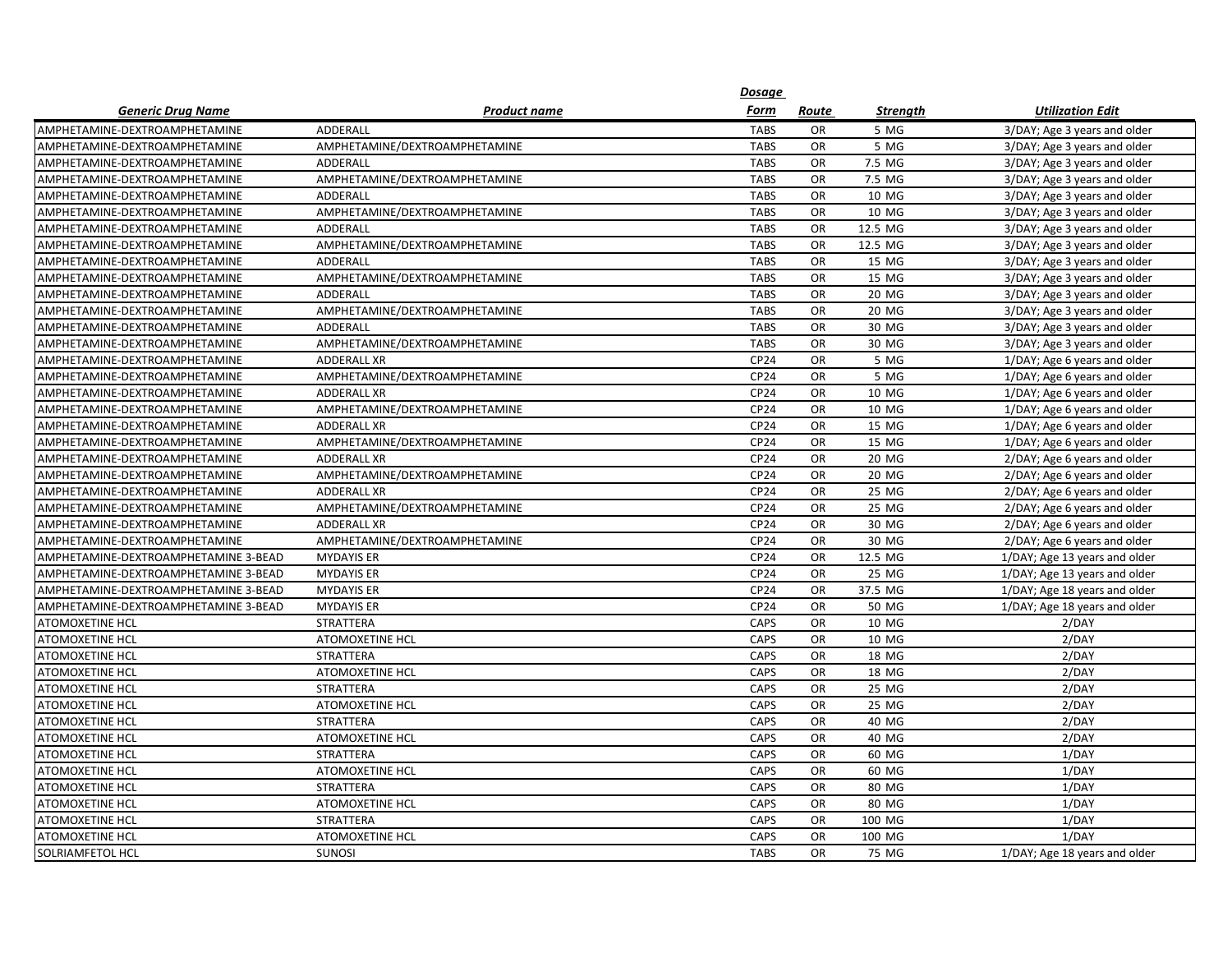|                               |                        | <b>Dosage</b> |           |                 |                               |
|-------------------------------|------------------------|---------------|-----------|-----------------|-------------------------------|
| <b>Generic Drug Name</b>      | <b>Product name</b>    | Form          | Route     | <b>Strength</b> | <b>Utilization Edit</b>       |
| SOLRIAMFETOL HCL              | <b>SUNOSI</b>          | <b>TABS</b>   | OR        | 150 MG          | 1/DAY; Age 18 years and older |
| ARMODAFINIL                   | NUVIGIL                | <b>TABS</b>   | OR        | 50 MG           | 2/DAY; Age 18 years and older |
| ARMODAFINIL                   | ARMODAFINIL            | <b>TABS</b>   | OR        | 50 MG           | 2/DAY; Age 18 years and older |
| ARMODAFINIL                   | NUVIGIL                | <b>TABS</b>   | OR        | 150 MG          | 1/DAY; Age 18 years and older |
| ARMODAFINIL                   | ARMODAFINIL            | <b>TABS</b>   | OR        | 150 MG          | 1/DAY; Age 18 years and older |
| ARMODAFINIL                   | NUVIGIL                | <b>TABS</b>   | OR        | 200 MG          | 1/DAY; Age 18 years and older |
| ARMODAFINIL                   | ARMODAFINIL            | <b>TABS</b>   | OR        | 200 MG          | 1/DAY; Age 18 years and older |
| ARMODAFINIL                   | NUVIGIL                | <b>TABS</b>   | OR        | 250 MG          | 1/DAY; Age 18 years and older |
| ARMODAFINIL                   | ARMODAFINIL            | <b>TABS</b>   | OR        | 250 MG          | 1/DAY; Age 18 years and older |
| <b>DEXMETHYLPHENIDATE HCL</b> | <b>FOCALIN</b>         | <b>TABS</b>   | <b>OR</b> | 2.5 MG          | 2/DAY; Age 3 years and older  |
| DEXMETHYLPHENIDATE HCL        | DEXMETHYLPHENIDATE HCL | <b>TABS</b>   | OR        | 2.5 MG          | 2/DAY; Age 3 years and older  |
| DEXMETHYLPHENIDATE HCL        | <b>FOCALIN</b>         | <b>TABS</b>   | OR        | 5 MG            | 2/DAY; Age 3 years and older  |
| DEXMETHYLPHENIDATE HCL        | DEXMETHYLPHENIDATE HCL | <b>TABS</b>   | OR        | 5 MG            | 2/DAY; Age 3 years and older  |
| DEXMETHYLPHENIDATE HCL        | <b>FOCALIN</b>         | <b>TABS</b>   | OR        | 10 MG           | 4/DAY; Age 3 years and older  |
| DEXMETHYLPHENIDATE HCL        | DEXMETHYLPHENIDATE HCL | <b>TABS</b>   | OR        | 10 MG           | 4/DAY; Age 3 years and older  |
| DEXMETHYLPHENIDATE HCL        | <b>FOCALIN XR</b>      | CP24          | OR        | 5 MG            | 1/DAY; Age 6 years and older  |
| DEXMETHYLPHENIDATE HCL        | DEXMETHYLPHENIDATE HCL | CP24          | OR        | 5 MG            | 1/DAY; Age 6 years and older  |
| DEXMETHYLPHENIDATE HCL        | <b>FOCALIN XR</b>      | CP24          | OR        | 10 MG           | 1/DAY; Age 6 years and older  |
| DEXMETHYLPHENIDATE HCL        | DEXMETHYLPHENIDATE HCL | CP24          | OR        | 10 MG           | 1/DAY; Age 6 years and older  |
| DEXMETHYLPHENIDATE HCL        | <b>FOCALIN XR</b>      | CP24          | OR        | 15 MG           | 1/DAY; Age 6 years and older  |
| DEXMETHYLPHENIDATE HCL        | DEXMETHYLPHENIDATE HCL | CP24          | OR        | 15 MG           | 1/DAY; Age 6 years and older  |
| DEXMETHYLPHENIDATE HCL        | <b>FOCALIN XR</b>      | CP24          | OR        | 20 MG           | 1/DAY; Age 6 years and older  |
| <b>DEXMETHYLPHENIDATE HCL</b> | DEXMETHYLPHENIDATE HCL | CP24          | <b>OR</b> | 20 MG           | 1/DAY; Age 6 years and older  |
| DEXMETHYLPHENIDATE HCL        | <b>FOCALIN XR</b>      | CP24          | OR        | 25 MG           | 1/DAY; Age 6 years and older  |
| DEXMETHYLPHENIDATE HCL        | DEXMETHYLPHENIDATE HCL | <b>CP24</b>   | OR        | 25 MG           | 1/DAY; Age 6 years and older  |
| DEXMETHYLPHENIDATE HCL        | <b>FOCALIN XR</b>      | CP24          | <b>OR</b> | 30 MG           | 1/DAY; Age 6 years and older  |
| DEXMETHYLPHENIDATE HCL        | DEXMETHYLPHENIDATE HCL | CP24          | OR        | 30 MG           | 1/DAY; Age 6 years and older  |
| DEXMETHYLPHENIDATE HCL        | <b>FOCALIN XR</b>      | CP24          | OR        | 35 MG           | 1/DAY; Age 6 years and older  |
| DEXMETHYLPHENIDATE HCL        | DEXMETHYLPHENIDATE HCL | CP24          | OR        | 35 MG           | 1/DAY; Age 6 years and older  |
| DEXMETHYLPHENIDATE HCL        | <b>FOCALIN XR</b>      | CP24          | OR        | 40 MG           | 1/DAY; Age 6 years and older  |
| DEXMETHYLPHENIDATE HCL        | DEXMETHYLPHENIDATE HCL | CP24          | OR        | 40 MG           | 1/DAY; Age 6 years and older  |
| METHYLPHENIDATE               | <b>COTEMPLA XR</b>     | <b>TB24</b>   | OR        | 8.6 MG          | 1/DAY; Age 6 years and older  |
| METHYLPHENIDATE               | <b>COTEMPLA XR</b>     | <b>TB24</b>   | OR        | 17.3 MG         | 2/DAY; Age 6 years and older  |
| METHYLPHENIDATE               | <b>COTEMPLA XR</b>     | <b>TB24</b>   | OR        | 25.9 MG         | 2/DAY; Age 6 years and older  |
| METHYLPHENIDATE               | DAYTRANA               | <b>PTCH</b>   | <b>TD</b> | 10 MG/9HR       | 1/DAY; Age 6 years and older  |
| METHYLPHENIDATE               | <b>DAYTRANA</b>        | PTCH          | <b>TD</b> | 15 MG/9HR       | 1/DAY; Age 6 years and older  |
| METHYLPHENIDATE               | DAYTRANA               | <b>PTCH</b>   | <b>TD</b> | 20 MG/9HR       | 1/DAY; Age 6 years and older  |
| <b>METHYLPHENIDATE</b>        | DAYTRANA               | PTCH          | <b>TD</b> | 30 MG/9HR       | 1/DAY; Age 6 years and older  |
| METHYLPHENIDATE HCL           | <b>QUILLICHEW ER</b>   | <b>CHEW</b>   | OR        | 20 MG           | 1/DAY; Age 6 years and older  |
| METHYLPHENIDATE HCL           | <b>QUILLICHEW ER</b>   | <b>CHEW</b>   | OR        | 30 MG           | 2/DAY; Age 6 years and older  |
| METHYLPHENIDATE HCL           | <b>QUILLICHEW ER</b>   | <b>CHEW</b>   | OR        | 40 MG           | 1/DAY; Age 6 years and older  |
| METHYLPHENIDATE HCL           | METHYLPHENIDATE HCL CD | <b>CPCR</b>   | OR        | 10 MG           | 1/DAY; Age 6 years and older  |
| METHYLPHENIDATE HCL           | METHYLPHENIDATE HCL CD | <b>CPCR</b>   | OR        | 20 MG           | 1/DAY; Age 6 years and older  |
| METHYLPHENIDATE HCL           | METHYLPHENIDATE HCL CD | <b>CPCR</b>   | OR        | 30 MG           | 1/DAY; Age 6 years and older  |
| METHYLPHENIDATE HCL           | METHYLPHENIDATE HCL CD | <b>CPCR</b>   | OR        | 40 MG           | 1/DAY; Age 6 years and older  |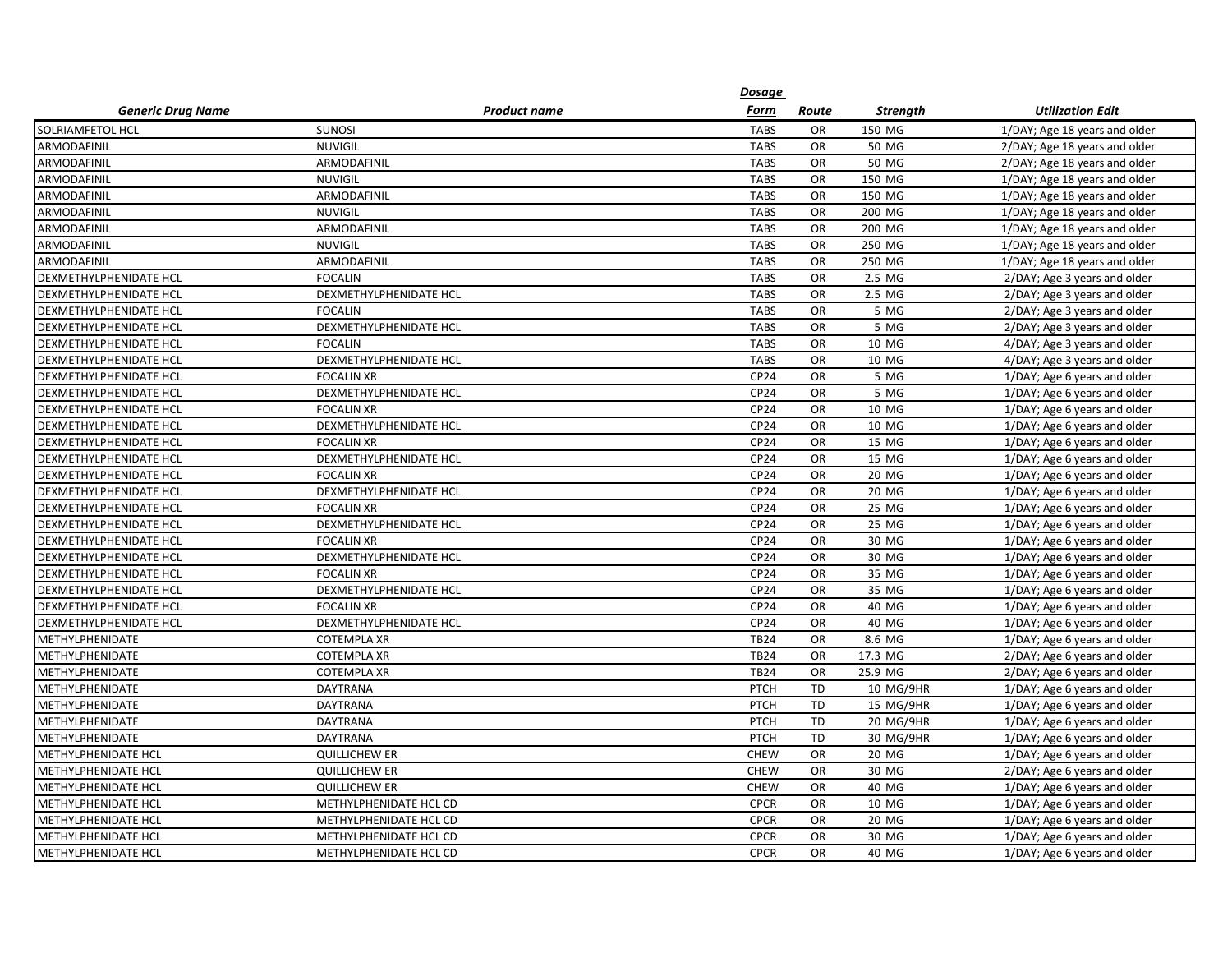|                            |                               | Dosage      |           |                 |                                 |
|----------------------------|-------------------------------|-------------|-----------|-----------------|---------------------------------|
| <b>Generic Drug Name</b>   | <b>Product name</b>           | Form        | Route     | <b>Strength</b> | <b>Utilization Edit</b>         |
| METHYLPHENIDATE HCL        | METHYLPHENIDATE HCL CD        | <b>CPCR</b> | <b>OR</b> | 50 MG           | 1/DAY; Age 6 years and older    |
| <b>METHYLPHENIDATE HCL</b> | METHYLPHENIDATE HCL CD        | <b>CPCR</b> | OR        | 60 MG           | 1/DAY; Age 6 years and older    |
| METHYLPHENIDATE HCL        | <b>RITALIN</b>                | <b>TABS</b> | OR        | 5 <sub>M</sub>  | 3/DAY; Age 3 years and older    |
| METHYLPHENIDATE HCL        | METHYLPHENIDATE HCL           | <b>TABS</b> | <b>OR</b> | 5 MG            | 3/DAY; Age 3 years and older    |
| METHYLPHENIDATE HCL        | <b>RITALIN</b>                | <b>TABS</b> | OR        | 10 MG           | 3/DAY; Age 3 years and older    |
| METHYLPHENIDATE HCL        | METHYLPHENIDATE HCL           | <b>TABS</b> | OR        | 10 MG           | 3/DAY; Age 3 years and older    |
| METHYLPHENIDATE HCL        | <b>RITALIN</b>                | <b>TABS</b> | <b>OR</b> | 20 MG           | 3/DAY; Age 3 years and older    |
| METHYLPHENIDATE HCL        | METHYLPHENIDATE HCL           | <b>TABS</b> | OR        | 20 MG           | 3/DAY; Age 3 years and older    |
| METHYLPHENIDATE HCL        | METHYLPHENIDATE HCL ER        | <b>TBCR</b> | OR        | 10 MG           | 3/DAY; Age 6 years and older    |
| METHYLPHENIDATE HCL        | <b>METADATE ER</b>            | <b>TBCR</b> | OR        | 20 MG           | 3/DAY; Age 6 years and older    |
| METHYLPHENIDATE HCL        | METHYLPHENIDATE HCL ER        | <b>TBCR</b> | OR        | 20 MG           | 3/DAY; Age 6 years and older    |
| METHYLPHENIDATE HCL        | CONCERTA                      | <b>TBCR</b> | OR        | 18 MG           | 1/DAY; Age 6 years and older    |
| METHYLPHENIDATE HCL        | METHYLPHENIDATE HCL ER        | <b>TBCR</b> | OR        | 18 MG           | 1/DAY; Age 6 years and older    |
| <b>METHYLPHENIDATE HCL</b> | <b>CONCERTA</b>               | <b>TBCR</b> | <b>OR</b> | 27 MG           | 1/DAY; Age 6 years and older    |
| METHYLPHENIDATE HCL        | METHYLPHENIDATE HCL ER        | <b>TBCR</b> | OR        | 27 MG           | 1/DAY; Age 6 years and older    |
| METHYLPHENIDATE HCL        | <b>CONCERTA</b>               | <b>TBCR</b> | <b>OR</b> | 36 MG           | 2/DAY; Age 6 years and older    |
| <b>METHYLPHENIDATE HCL</b> | METHYLPHENIDATE HCL ER        | <b>TBCR</b> | <b>OR</b> | 36 MG           | 2/DAY; Age 6 years and older    |
| METHYLPHENIDATE HCL        | <b>CONCERTA</b>               | <b>TBCR</b> | OR        | 54 MG           | 2/DAY; Age 6 years and older    |
| METHYLPHENIDATE HCL        | METHYLPHENIDATE HCL ER        | <b>TBCR</b> | OR        | 54 MG           | 2/DAY; Age 6 years and older    |
| METHYLPHENIDATE HCL        | METHYLPHENIDATE HCL ER        | <b>TBCR</b> | OR        | 72 MG           | 1/DAY; Age 6 years and older    |
| METHYLPHENIDATE HCL        | RELEXXII                      | <b>TBCR</b> | OR        | 72 MG           | 1/DAY; Age 6 years and older    |
| METHYLPHENIDATE HCL        | METHYLPHENIDATE HCL           | <b>CHEW</b> | OR        | 2.5 MG          | 3/DAY; Age 3 years and older    |
| METHYLPHENIDATE HCL        | METHYLPHENIDATE HCL           | <b>CHEW</b> | OR        | 5 MG            | 3/DAY; Age 3 years and older    |
| METHYLPHENIDATE HCL        | METHYLPHENIDATE HCL           | <b>CHEW</b> | OR        | 10 MG           | 3/DAY; Age 3 years and older    |
| METHYLPHENIDATE HCL        | <b>QUILLIVANT XR</b>          | <b>SUSR</b> | OR        | 25 MG/5ML       | 12ML/DAY; Age 6 years and older |
| METHYLPHENIDATE HCL        | <b>METHYLIN</b>               | SOLN        | OR        | 5 MG/5ML        | 60ML/DAY; Age 3 years and older |
| METHYLPHENIDATE HCL        | METHYLPHENIDATE HYDROCHLORIDE | SOLN        | OR        | 5 MG/5ML        | 60ML/DAY; Age 3 years and older |
| METHYLPHENIDATE HCL        | <b>METHYLIN</b>               | SOLN        | OR        | 10 MG/5ML       | 30ML/DAY; Age 3 years and older |
| METHYLPHENIDATE HCL        | METHYLPHENIDATE HYDROCHLORIDE | SOLN        | OR        | 10 MG/5ML       | 30ML/DAY; Age 3 years and older |
| METHYLPHENIDATE HCL        | <b>RITALIN LA</b>             | CP24        | OR        | 10 MG           | 1/DAY; Age 6 years and older    |
| METHYLPHENIDATE HCL        | METHYLPHENIDATE HCL           | CP24        | OR        | 10 MG           | 1/DAY; Age 6 years and older    |
| METHYLPHENIDATE HCL        | <b>RITALIN LA</b>             | CP24        | OR        | 20 MG           | 1/DAY; Age 6 years and older    |
| METHYLPHENIDATE HCL        | METHYLPHENIDATE HCL ER        | <b>CP24</b> | <b>OR</b> | 20 MG           | 1/DAY; Age 6 years and older    |
| METHYLPHENIDATE HCL        | <b>RITALIN LA</b>             | CP24        | OR        | 30 MG           | 2/DAY; Age 6 years and older    |
| METHYLPHENIDATE HCL        | METHYLPHENIDATE HCL ER        | CP24        | OR        | 30 MG           | 2/DAY; Age 6 years and older    |
| METHYLPHENIDATE HCL        | <b>RITALIN LA</b>             | CP24        | <b>OR</b> | 40 MG           | 1/DAY; Age 6 years and older    |
| METHYLPHENIDATE HCL        | METHYLPHENIDATE HCL ER        | CP24        | <b>OR</b> | 40 MG           | 1/DAY; Age 6 years and older    |
| METHYLPHENIDATE HCL        | METHYLPHENIDATE HCL ER        | CP24        | OR        | 60 MG           | 1/DAY; Age 6 years and older    |
| METHYLPHENIDATE HCL        | <b>APTENSIO XR</b>            | CP24        | OR        | 10 MG           | 1/DAY; Age 6 years and older    |
| METHYLPHENIDATE HCL        | METHYLPHENIDATE HCL           | CP24        | <b>OR</b> | 10 MG           | 1/DAY; Age 6 years and older    |
| METHYLPHENIDATE HCL        | <b>APTENSIO XR</b>            | CP24        | OR        | 15 MG           | 1/DAY; Age 6 years and older    |
| METHYLPHENIDATE HCL        | METHYLPHENIDATE HCL           | CP24        | OR        | 15 MG           | 1/DAY; Age 6 years and older    |
| METHYLPHENIDATE HCL        | <b>APTENSIO XR</b>            | CP24        | OR        | 20 MG           | 1/DAY; Age 6 years and older    |
| METHYLPHENIDATE HCL        | METHYLPHENIDATE HCL           | CP24        | OR        | 20 MG           | 1/DAY; Age 6 years and older    |
| METHYLPHENIDATE HCL        | <b>JORNAY PM</b>              | CP24        | OR        | 20 MG           | 1/DAY; Age 6 years and older    |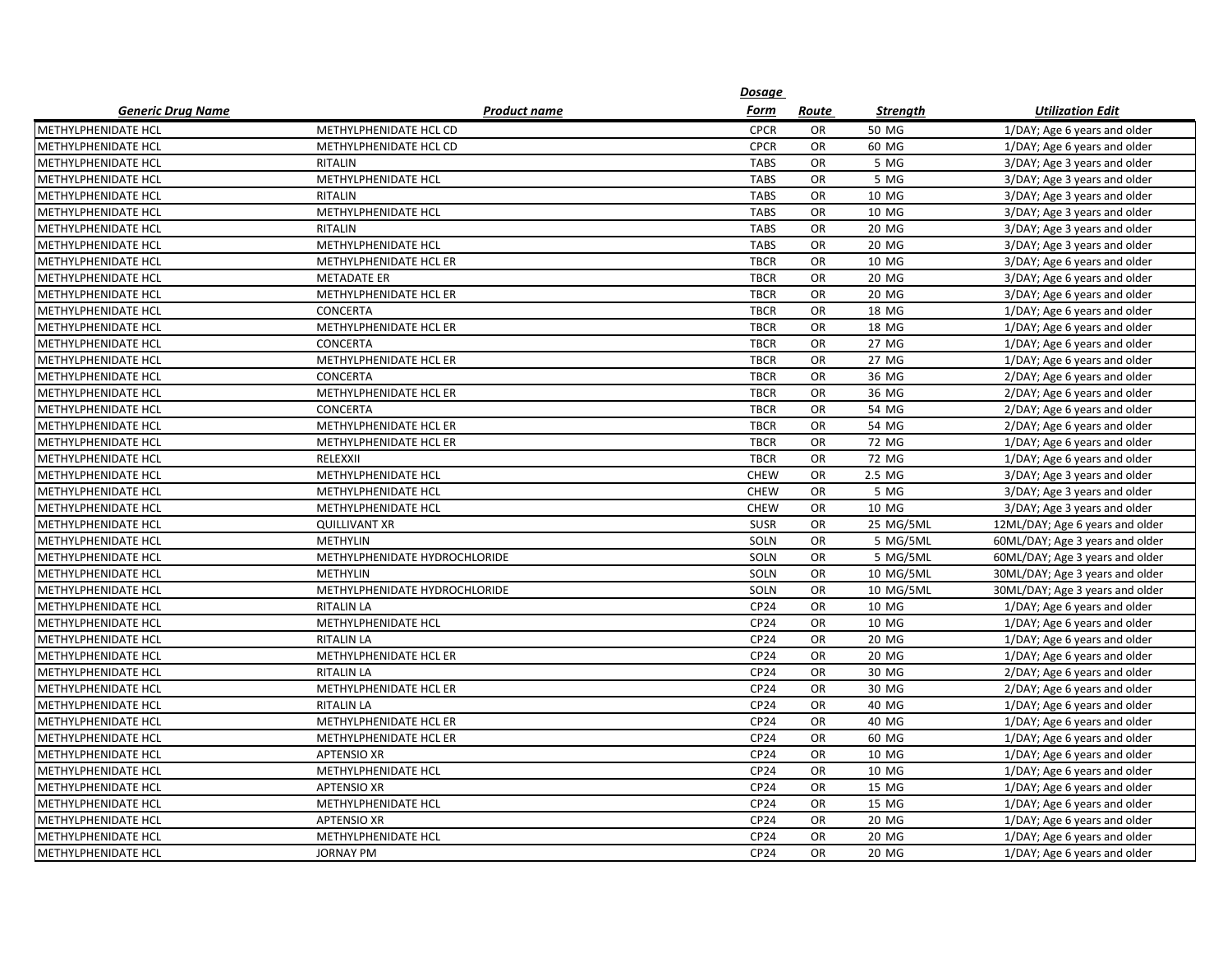|                                 |                                 | Dosage           |           |                 |                               |
|---------------------------------|---------------------------------|------------------|-----------|-----------------|-------------------------------|
| <b>Generic Drug Name</b>        | <b>Product name</b>             | Form             | Route     | <b>Strength</b> | <b>Utilization Edit</b>       |
| METHYLPHENIDATE HCL             | <b>ADHANSIA XR</b>              | <b>CPCR</b>      | <b>OR</b> | 25 MG           | 1/DAY; Age 6 years and older  |
| <b>METHYLPHENIDATE HCL</b>      | <b>APTENSIO XR</b>              | CP24             | <b>OR</b> | 30 MG           | 1/DAY; Age 6 years and older  |
| <b>METHYLPHENIDATE HCL</b>      | METHYLPHENIDATE HCL             | <b>CP24</b>      | <b>OR</b> | 30 MG           | 1/DAY; Age 6 years and older  |
| <b>METHYLPHENIDATE HCL</b>      | <b>ADHANSIA XR</b>              | <b>CPCR</b>      | OR        | 35 MG           | 1/DAY; Age 6 years and older  |
| <b>METHYLPHENIDATE HCL</b>      | <b>APTENSIO XR</b>              | <b>CP24</b>      | <b>OR</b> | 40 MG           | 1/DAY; Age 6 years and older  |
| METHYLPHENIDATE HCL             | METHYLPHENIDATE HCL             | CP24             | <b>OR</b> | 40 MG           | 1/DAY; Age 6 years and older  |
| <b>METHYLPHENIDATE HCL</b>      | <b>JORNAY PM</b>                | CP24             | <b>OR</b> | 40 MG           | 1/DAY; Age 6 years and older  |
| <b>METHYLPHENIDATE HCL</b>      | <b>ADHANSIA XR</b>              | <b>CPCR</b>      | <b>OR</b> | 45 MG           | 1/DAY; Age 6 years and older  |
| METHYLPHENIDATE HCL             | <b>APTENSIO XR</b>              | CP24             | <b>OR</b> | 50 MG           | 1/DAY; Age 6 years and older  |
| <b>METHYLPHENIDATE HCL</b>      | METHYLPHENIDATE HCL             | <b>CP24</b>      | <b>OR</b> | 50 MG           | 1/DAY; Age 6 years and older  |
| <b>METHYLPHENIDATE HCL</b>      | <b>ADHANSIA XR</b>              | <b>CPCR</b>      | OR        | 55 MG           | 1/DAY; Age 6 years and older  |
| METHYLPHENIDATE HCL             | <b>APTENSIO XR</b>              | CP <sub>24</sub> | OR        | 60 MG           | 1/DAY; Age 6 years and older  |
| METHYLPHENIDATE HCL             | METHYLPHENIDATE HCL             | <b>CP24</b>      | <b>OR</b> | 60 MG           | 1/DAY; Age 6 years and older  |
| <b>METHYLPHENIDATE HCL</b>      | <b>JORNAY PM</b>                | CP24             | <b>OR</b> | 60 MG           | 1/DAY; Age 6 years and older  |
| <b>METHYLPHENIDATE HCL</b>      | <b>ADHANSIA XR</b>              | <b>CPCR</b>      | <b>OR</b> | 70 MG           | 1/DAY; Age 6 years and older  |
| <b>METHYLPHENIDATE HCL</b>      | <b>JORNAY PM</b>                | CP24             | <b>OR</b> | 80 MG           | 1/DAY; Age 6 years and older  |
| <b>METHYLPHENIDATE HCL</b>      | <b>ADHANSIA XR</b>              | <b>CPCR</b>      | OR        | 85 MG           | 1/DAY; Age 6 years and older  |
| <b>METHYLPHENIDATE HCL</b>      | <b>JORNAY PM</b>                | CP24             | <b>OR</b> | 100 MG          | 1/DAY; Age 6 years and older  |
| METHYLPHENIDATE HCL             | METHYLPHENIDATE HCL ER          | <b>TBCR</b>      | OR        | 18 MG           | 1/DAY; Age 6 years and older  |
| METHYLPHENIDATE HCL             | METHYLPHENIDATE HCL ER          | <b>TBCR</b>      | <b>OR</b> | 27 MG           | 1/DAY; Age 6 years and older  |
| <b>METHYLPHENIDATE HCL</b>      | METHYLPHENIDATE HCL ER          | <b>TBCR</b>      | <b>OR</b> | 36 MG           | 2/DAY; Age 6 years and older  |
| METHYLPHENIDATE HCL             | METHYLPHENIDATE HCL ER          | <b>TBCR</b>      | <b>OR</b> | 54 MG           | 2/DAY; Age 6 years and older  |
| <b>MODAFINIL</b>                | PROVIGIL                        | <b>TABS</b>      | <b>OR</b> | 100 MG          | 1/DAY; Age 6 years and older  |
| <b>MODAFINIL</b>                | <b>MODAFINIL</b>                | <b>TABS</b>      | <b>OR</b> | 100 MG          | 1/DAY; Age 6 years and older  |
| <b>MODAFINIL</b>                | <b>PROVIGIL</b>                 | <b>TABS</b>      | <b>OR</b> | 200 MG          | 2/DAY; Age 6 years and older  |
| <b>MODAFINIL</b>                | <b>MODAFINIL</b>                | <b>TABS</b>      | OR        | 200 MG          | 2/DAY; Age 6 years and older  |
| PITOLISANT                      | <b>WAKIX</b>                    | <b>TABS</b>      | <b>OR</b> | 4.45 MG         | 2/DAY; Age 18 years and older |
| PITOLISANT                      | <b>WAKIX</b>                    | <b>TABS</b>      | <b>OR</b> | 17.8 MG         | 2/DAY; Age 18 years and older |
| <b>ERGOLOID MESYLATES</b>       | <b>ERGOLOID MESYLATES</b>       | <b>TABS</b>      | <b>OR</b> | 1 MG            | 3/DAY                         |
| DONEPEZIL HYDROCHLORIDE         | <b>ARICEPT</b>                  | <b>TABS</b>      | <b>OR</b> | 5 MG            | 1/DAY                         |
| DONEPEZIL HYDROCHLORIDE         | <b>DONEPEZIL HCL</b>            | <b>TABS</b>      | <b>OR</b> | 5 MG            | 1/DAY                         |
| DONEPEZIL HYDROCHLORIDE         | <b>ARICEPT</b>                  | <b>TABS</b>      | OR        | 10 MG           | 1/DAY                         |
| DONEPEZIL HYDROCHLORIDE         | <b>DONEPEZIL HCL</b>            | <b>TABS</b>      | OR        | 10 MG           | 1/DAY                         |
| DONEPEZIL HYDROCHLORIDE         | <b>ARICEPT</b>                  | <b>TABS</b>      | <b>OR</b> | 23 MG           | 1/DAY                         |
| DONEPEZIL HYDROCHLORIDE         | <b>DONEPEZIL HCL</b>            | <b>TABS</b>      | <b>OR</b> | 23 MG           | 1/DAY                         |
| DONEPEZIL HYDROCHLORIDE         | <b>DONEPEZIL HCL</b>            | <b>TBDP</b>      | OR        | 5 MG            | 1/DAY                         |
| DONEPEZIL HYDROCHLORIDE         | <b>DONEPEZIL HCL</b>            | <b>TBDP</b>      | <b>OR</b> | 10 MG           | 1/DAY                         |
| <b>GALANTAMINE HYDROBROMIDE</b> | RAZADYNE                        | <b>TABS</b>      | <b>OR</b> | 4 MG            | 2/DAY                         |
| <b>GALANTAMINE HYDROBROMIDE</b> | <b>GALANTAMINE HYDROBROMIDE</b> | <b>TABS</b>      | <b>OR</b> | 4 MG            | 2/DAY                         |
| <b>GALANTAMINE HYDROBROMIDE</b> | RAZADYNE                        | <b>TABS</b>      | <b>OR</b> | 8 MG            | 2/DAY                         |
| <b>GALANTAMINE HYDROBROMIDE</b> | <b>GALANTAMINE HYDROBROMIDE</b> | <b>TABS</b>      | <b>OR</b> | 8 MG            | 2/DAY                         |
| <b>GALANTAMINE HYDROBROMIDE</b> | RAZADYNE                        | <b>TABS</b>      | <b>OR</b> | 12 MG           | 2/DAY                         |
| <b>GALANTAMINE HYDROBROMIDE</b> | <b>GALANTAMINE HYDROBROMIDE</b> | <b>TABS</b>      | OR        | 12 MG           | 2/DAY                         |
| <b>GALANTAMINE HYDROBROMIDE</b> | <b>GALANTAMINE HYDROBROMIDE</b> | SOLN             | <b>OR</b> | 4 MG/ML         | 6ML/DAY                       |
| <b>GALANTAMINE HYDROBROMIDE</b> | <b>RAZADYNE ER</b>              | CP24             | <b>OR</b> | 8 MG            | 1/DAY                         |